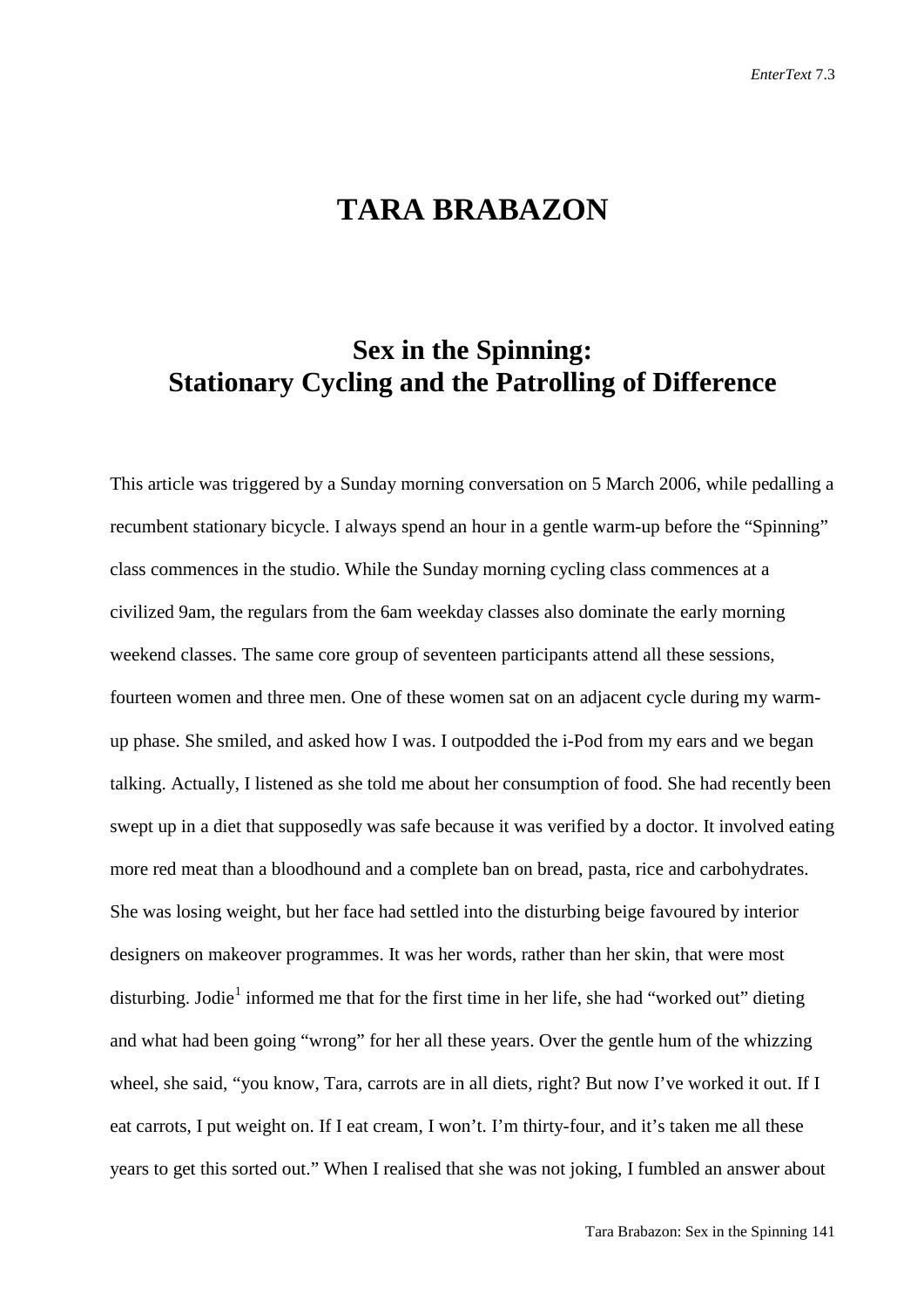the effectiveness of her weight loss results. There was no point of discussion. She had an evangelical belief in the diet powers of meat and cream.

When the time came to leave the leisurely recumbent for the stress and strain of the spinning class, Jodie told me that she would have to miss today because the diet meant she had no energy, but would attend the 6am class the following day. I wished her a happy Sunday and just before mounting the bike, I took out a notebook to scrawl the details of our biking encounter. This was the start of six weeks of observing these early morning spinning sessions, interrupted only by the Easter break, where no classes were held. Before moving to the United Kingdom, I was part of this early morning group, attending cycling classes six days a week, with the only break for the Tuesday morning "Super Drill" session that only three of the women and none of the men attended. I used to attend the Drill until Peter threw an eight-pound medicine ball at me which, instead of catching with my hands, landed with a thud on my left breast. While some women may enjoy this Boadicea effect, the tear of chest muscles meant, from that day forward, that Tuesday mornings would be spent walking rather than throwing.

This ethnographic study is located in an elite, lifestyle gym, with high membership fees that must be paid annually, and in advance. The site features two pools, a spa, a sauna, six tennis courts, five squash courts, two badminton courts, a large and well stocked gym, a fitness studio where classes such as step, pump, yoga, seniors and pilates classes are held, and the spinning studio, filled with thirty-six stationary cycles. Yet my study is not only located in this particular place but is compressed into a specific time, the 6am weekday classes, the 8am Saturday class and the 9am Sunday session. The regulars arrive when the gym opens, at 5:30am on weekdays and 7am at weekends.

Some warm up in the cycle studio. Others go to the gym for a period on the rower, treadmill or stepper. By the time a non-regular arrives at the "normal" preparation time for a class, perhaps five or ten minutes before the scheduled start, they walk into an already filled room. The intimidation is obvious, along with the complex set-up of the bicycles' handlebars and

seat.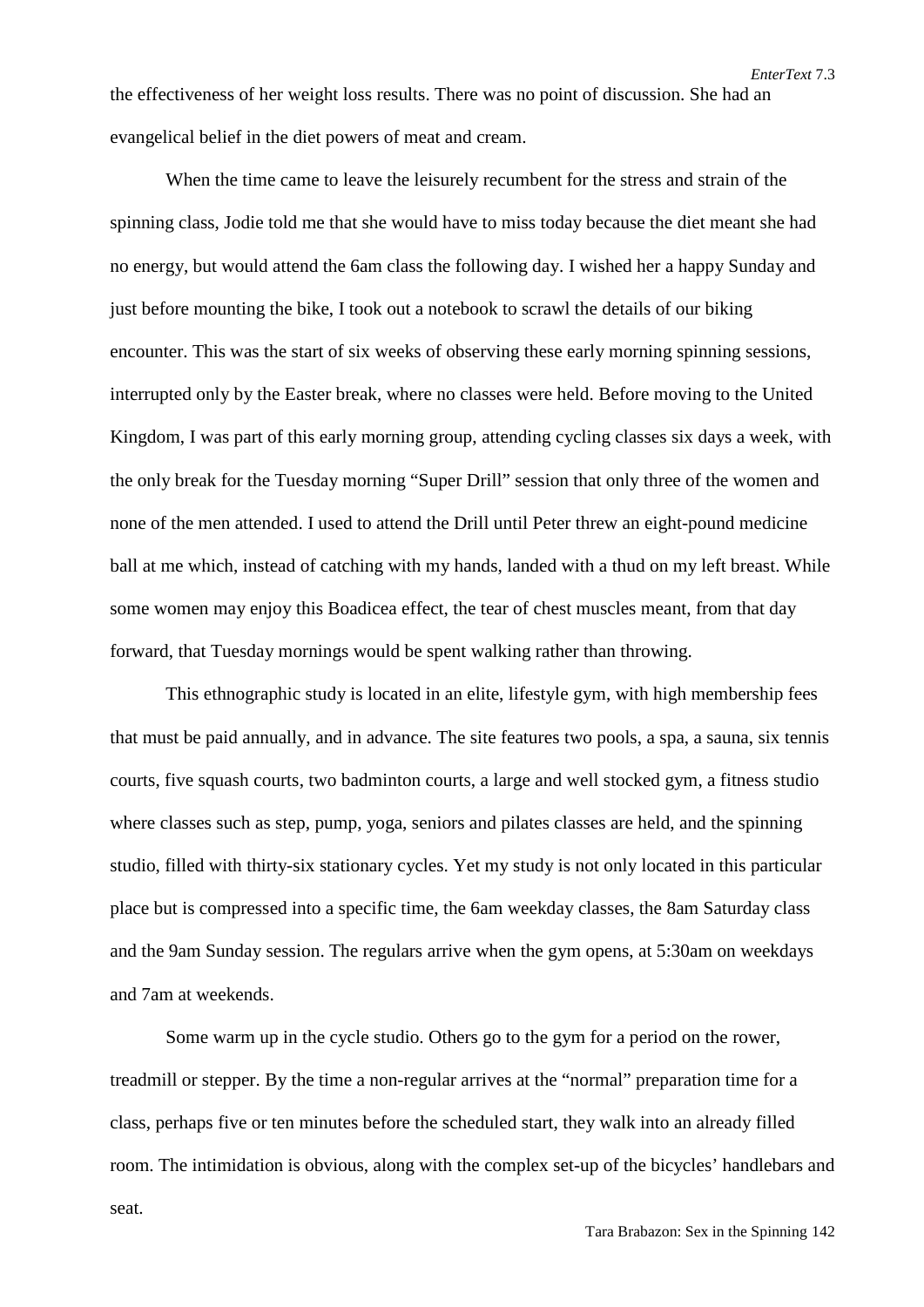#### *EnterText* 7.3



In most cases, these occasional exercisers do not return after their initial attendance. This spatial exclusion is also reinforced through fitness and motor skills. Because most of the participants complete six spinning session a week, with many training before and after the class as well, there is an incredibly high level of endurance exhibited in the classes. The instructor is a personal trainer who leads sixteen spinning classes a week throughout Perth in Western Australia, alongside fitball and weights classes. His cycle is marked as distinct through colour and its raised positioning at the front of the class.

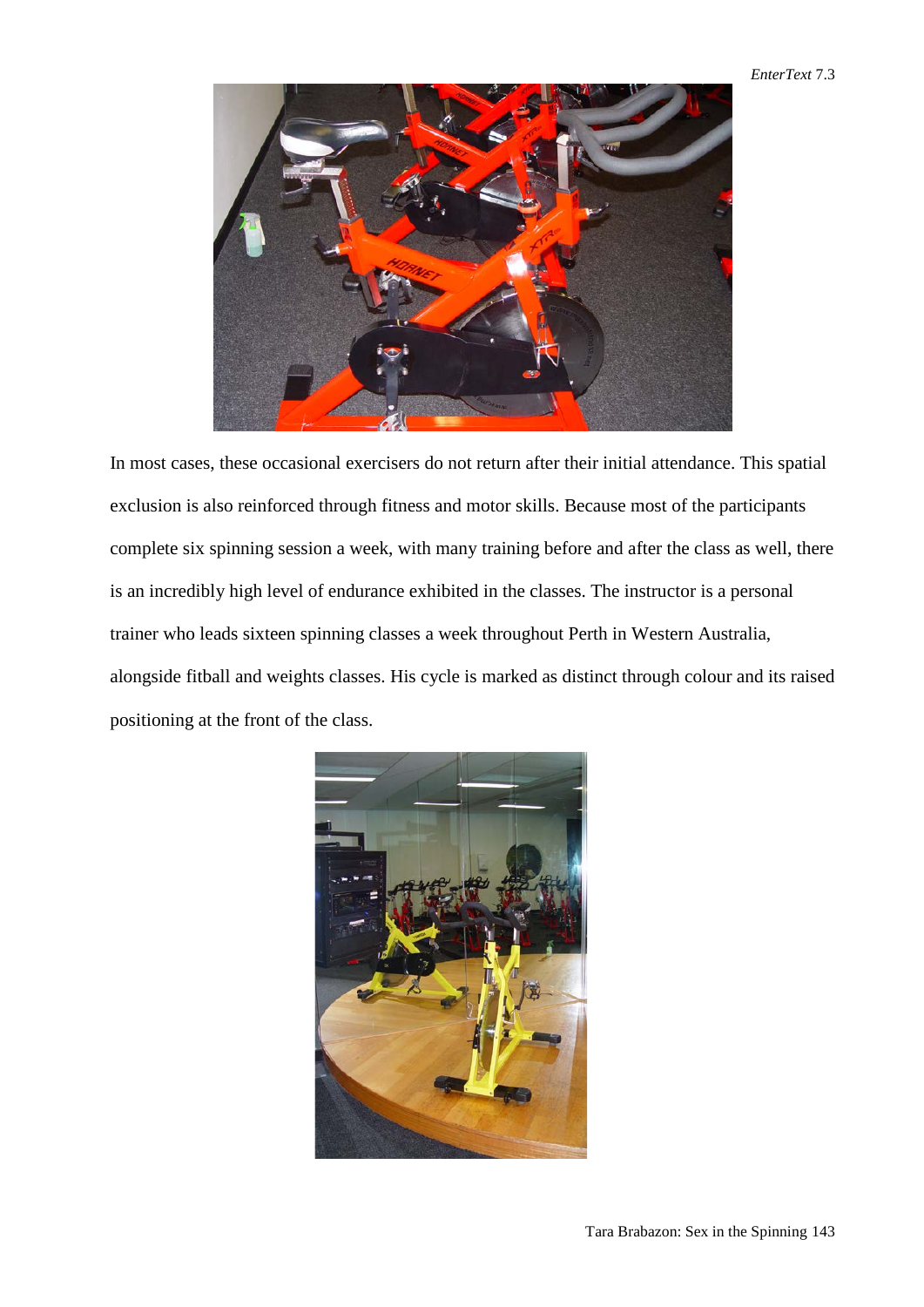Sam's speciality is interval training, concluding with two ninety-second sprints where he dismounts from his own cycle and patrols the class, standing in front of participants barking "encouragement" while he twists the resistance knob of the spinners. His control over the environment is also confirmed through the closeness of the stereo and fan to his cycle. He manages the physical and sonic environment. There is no option but to be fit and manage this routine, to become fit quickly, or to leave the class.<sup>[2](#page-21-0)</sup> My desire is not only to investigate the architecture of the cycling suite, and how power and community are configured in this space, but how structures of belonging and exclusion are constructed and perpetuated.

Cycling was not an accidental choice for this study. The domination of women in this class is also no mistake. Patricia Vertinsky confirmed that,

The sport that was to exert the greatest influence on women's physical emancipation… was bicycling—an activity introduced from England in the 1870s that became enormously popular in the late 1880s and early 1890s. For women, bicycling offered the potential for physical mobility and the benefits of healthy, active recreation, as well as a new sense of liberty from restrictive dress and chaperonage.<sup>[3](#page-21-1)</sup>

There is intellectual value in repositioning Vertinsky's theory about cycling within the 2000s, in a post-work, post-Fordist environment. The mobility has gone. Stationary cycles replace the outdoor road bikes. Similarly, the restrictions of dress and corsetry, which enacted a discipline imposed from outside the body, have been replaced by a corset of muscle and a cult of thinness, a discipline imposed from within.



Tara Brabazon: Sex in the Spinning 144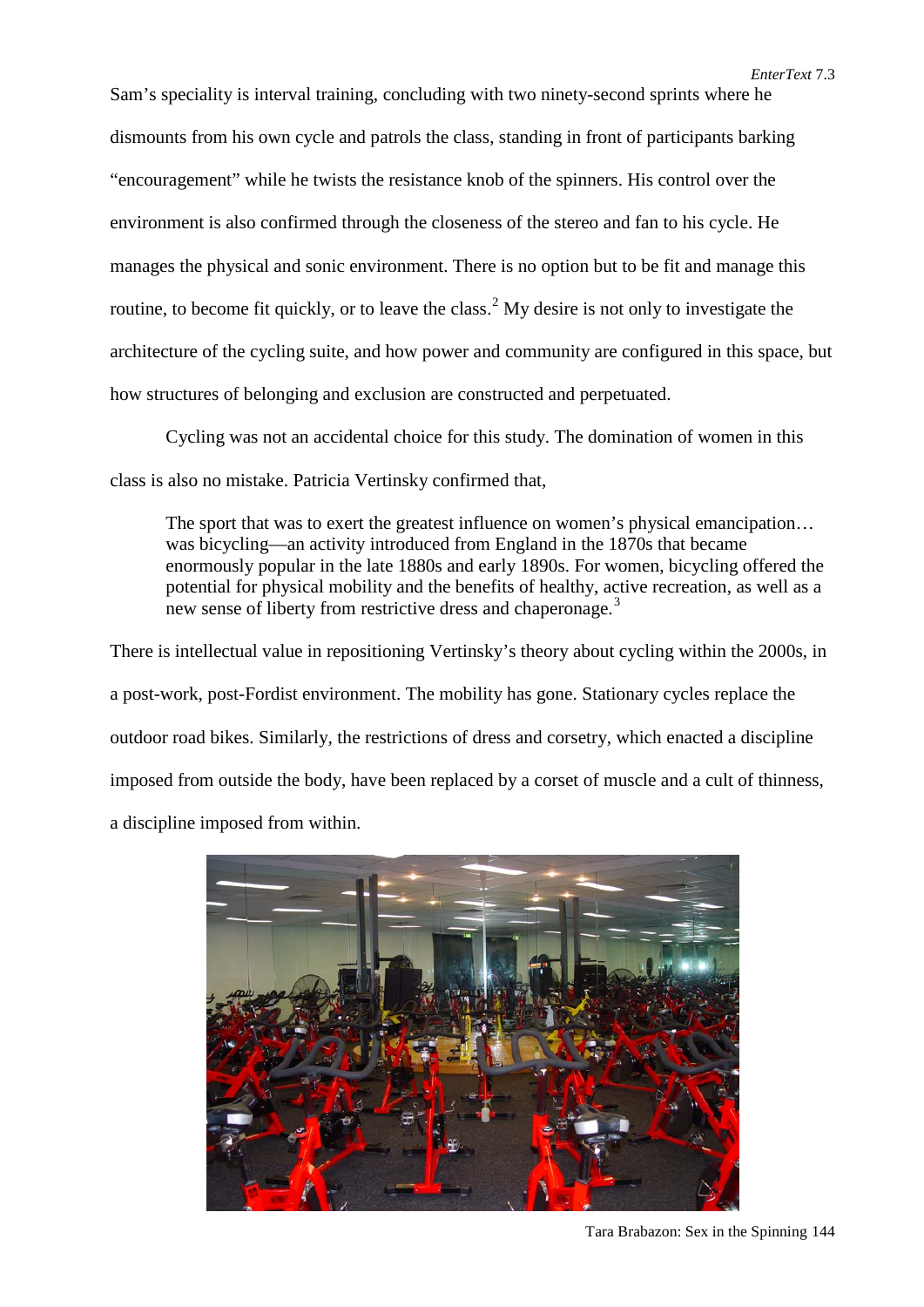Women no longer require a chaperone as self-surveillance of our bodies in a room of mirrors completes the task with even greater ruthlessness. Yet through these changes, my analysis confirms Vertinsky's argument that middle-class women gain most from sporting activity.<sup>[4](#page-21-2)</sup>

#### **Setting up the bike**

At the commencement of any class, a five minute period is required to adjust the stationary bicycle to the specific height and flexibility of the participant. Not surprisingly, some attention is also required to the "set up" of this cycling study. While Vertinsky's research demonstrated a dense deployment of historiographical interpretations and archival sources, the contemporary application of her argument in this current analysis uses unobtrusive research methods. No interviews were conducted, but participant observation was deployed. Using Helen Thomas's and Nicola Miller's study of ballroom dancing in the south-east of London as a model, I observed the behaviour, conversations and appearance of participants and also took part in the classes.<sup>[5](#page-21-3)</sup> Like Thomas and Miller, I informed the club manager of my study, and he granted me permission to take and reproduce the photographs deployed in this observation. Photographs are silent sources which allow the speed of daily conversations and power relationships to be reviewed later in a way that permits the spatial context to be assessed. The fitness instructor for these early morning sessions was also informed of my study. The other participants were not.

While inspired by Thomas and Miller's study, there are particular concerns to be addressed in participation observation methods. Upon reading Katherine Frank's observation of strip-club customers,<sup>[6](#page-21-4)</sup> where she worked as a stripper in five establishments and then interviewed "clients," my gentle concerns about the social positioning of the researcher became more urgent. The reticence with which the men approached Frank outside the clubs, and her disturbing location as both an academic as a dancer, served to muddy the determination of class differences between patrons and dancers.<sup>[7](#page-21-5)</sup> The discomfort of the "punters" in seeing a stripper as a researcher was the remarkable intervention and innovation in this article. But Frank's complex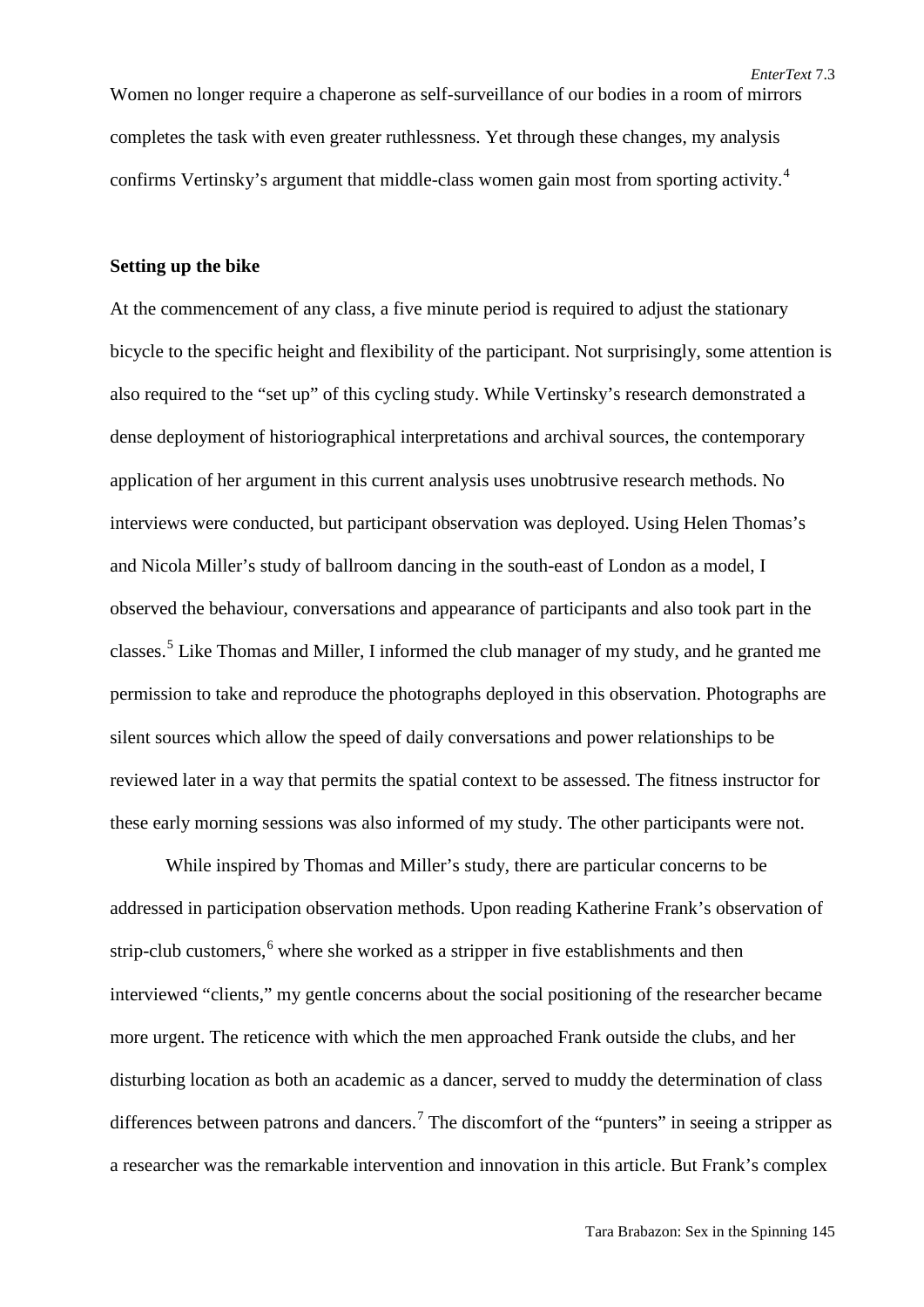positioning and observations provide a warning beacon to researchers, to think carefully about the setting of a scholar in any study.

*EnterText* 7.3

Frank's article confirmed that the researcher's status is an important variable in this study.<sup>[8](#page-21-6)</sup> While conducting the observation, I was a "regular," one of the seventeen people who rarely, if ever, missed an early morning class. I had been part of this gym since it opened in August 2003. I attended the first spin class, at 6am on the first Monday of the gym's opening. It would have been very difficult to conduct this study if I was not in this group, as conversations stop when non-regulars enter the spinning space. Therefore not only was I part of this community, but I was implicated in the power relationships, inequalities and exclusions that take place. It was known by the participants that I am a university teacher who writes books. While initially creating wariness from other women, caused as much by my "odd" employment as my lack of children, my "use" over the years increased. I was often treated like the Professor from *Gilligan's Island*, being asked to comment on a range of seemingly disparate issues, such as helping with school selection for children, assisting the women with job interviews or a course, career advice, or suggesting the best place to buy a book. While aware of this power differential, and to avoid some of the concerns raised within Frank's study, interviews were not undertaken. However it is important to note that—for the other participants in the class as much as for this paper—I was inside this cycling community, but outside "normal" femininity because of my employment, education level and childless status. This "insider/outsider" status becomes relevant and important through the course of this study.

Tara Brabazon: Sex in the Spinning 146 Notes from the sessions were assembled after each morning's classes. Obviously, being on a cycle precludes "at the moment" observations. Photographs were taken on the morning of the last observation. The goal was to follow the directives of Allan Kellehear's *The unobtrusive researcher.*<sup>[9](#page-21-7)</sup> The value of his methods is that he demonstrates that—without the rush to interviews or surveys—much valuable research material can be revealed by looking and listening carefully to the social world. This observation, of behaviour, dress, architecture, spaces, music, food and drink, can not only provide subtle evidence, but can be the trigger for complex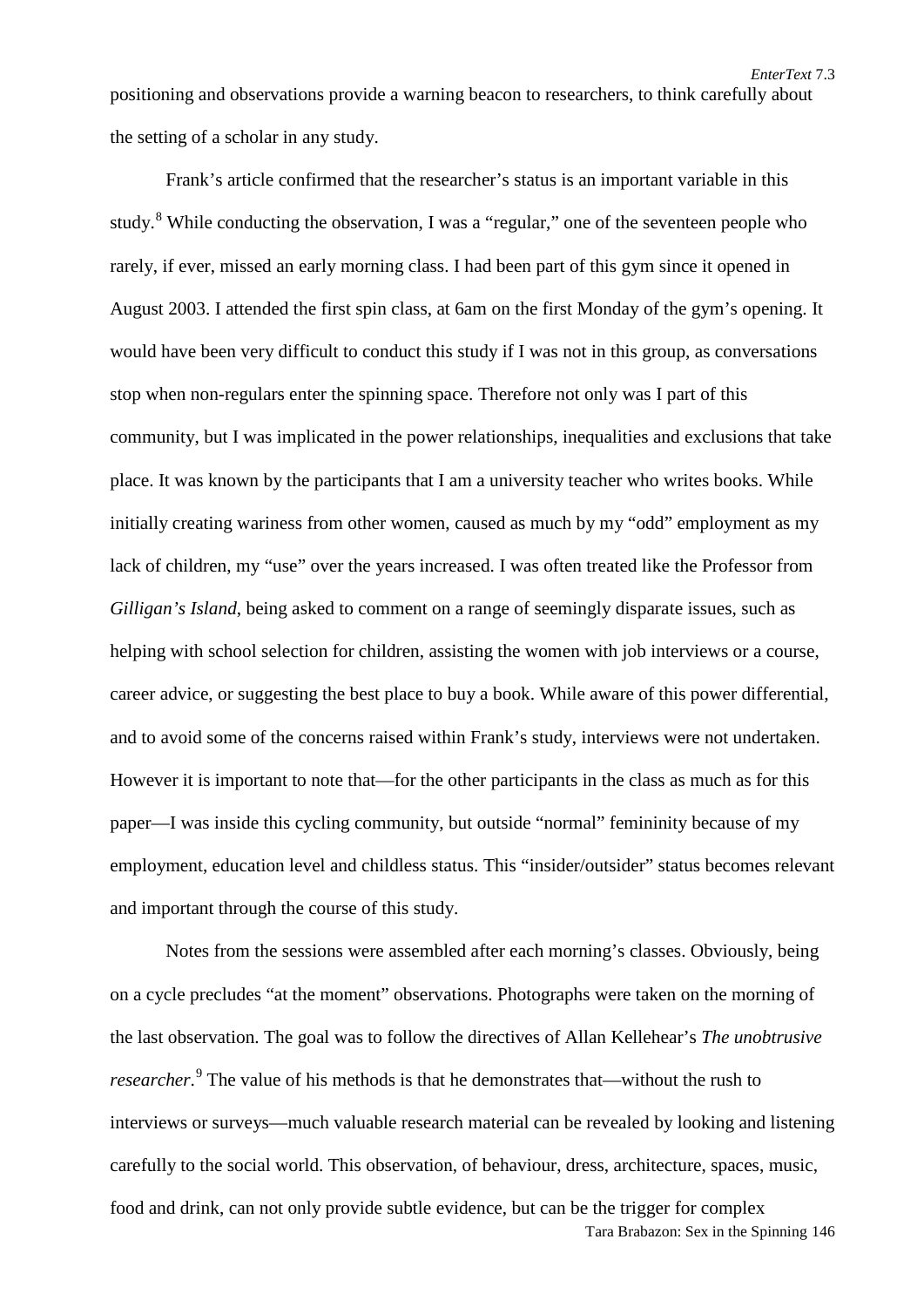interpretations. Raymond Lee termed these methods and strategies as "a call to social researchers to think creatively about the sources and use of their data."[10](#page-21-8) The goal is to use the observation to develop a theory, rather than commence with an idea or premise to test. The weakness of such methods and strategies is that they are inferentially weak. A confirmation of causal relationships is difficult because of the prevalence of uncontrolled—and uncontrollable—social variables in the observed environment.

#### **Breaking the chain**

The period of observation was between March 6 and April 26, 2006. This was a significant period for the spinning community, where a "threat" emerged to the assumed easiness of the women in the group. It was also an unexpected intervention in terms of the research project. On the first Monday of the study, a group of seven men arrived in the cycling studio at 5:30am. Only one of them—Eddie—had intermittently attended classes before this time. His behaviour was known to the women. He always chose the available bike closest to the mirrors, and spent the class looking in the mirror (at himself). The women talked about him before and after the classes, and rolled their eyes when he glanced at his reflection through the session. He continued this behaviour as he and his six friends became "regulars" through the period of the observation. They also disrupted the positioning of the women in the class. In most aerobics classes, there are informal spots where participants regularly stand, or position their steps or fitballs. Cycling classes are no exception. Particular bikes are favoured and it is rare for someone to move.

The problem was that the seven men occupied the first row of bikes. There were only two women—myself and Fiona—on the second row. The overwhelming majority of the class—who were women—were suddenly pushed to the tightly packed back row. In the week after this positioning stabilized, the women started to complain about the men's behaviour in the period between arriving and setting up their bikes at 5:30am and the commencement of the class at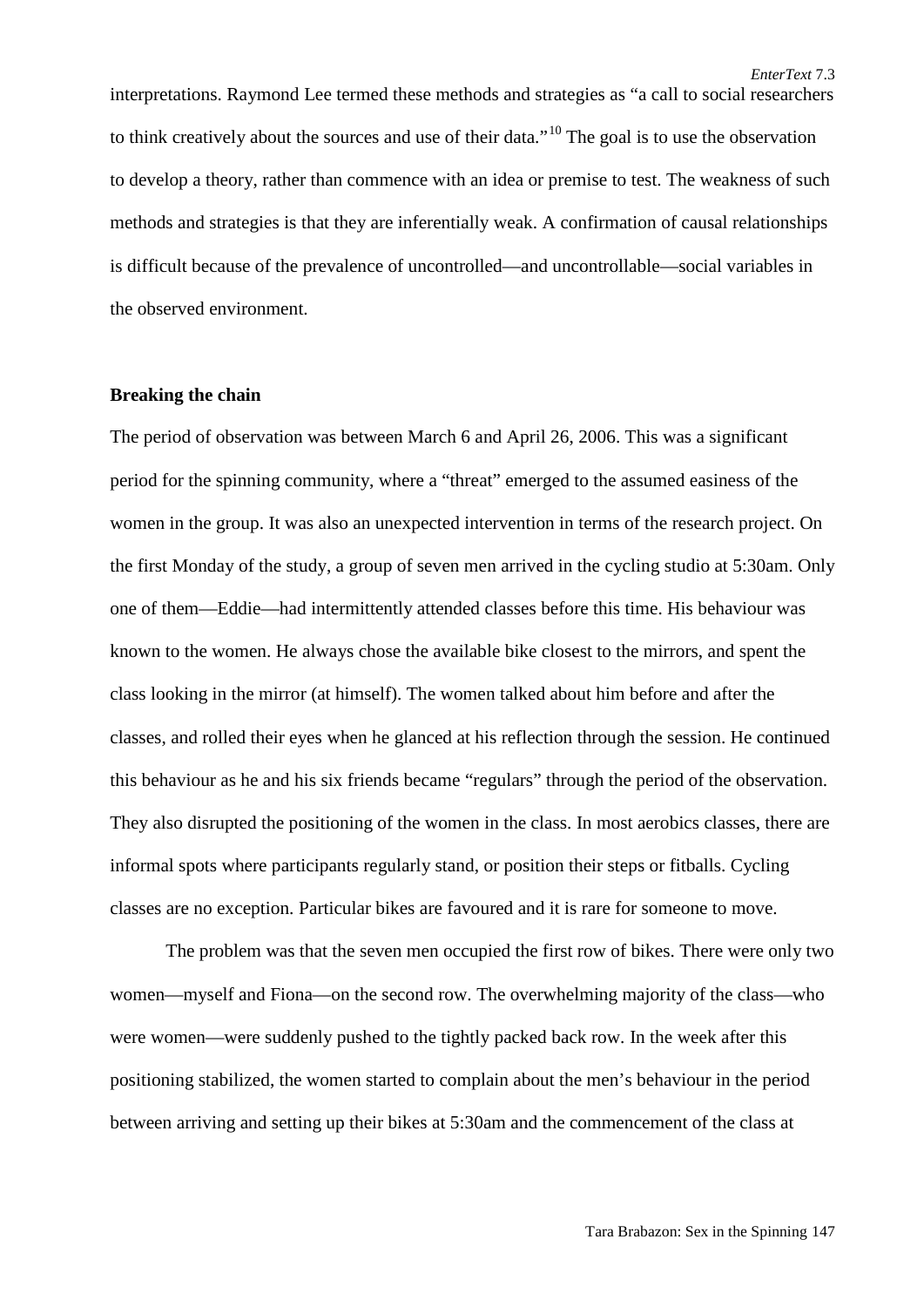#### *EnterText* 7.3



6am. The men were outside the room on the gym equipment during this time. The moment they were gone, the women started their commentary. Suddenly the class had split. The men did not speak to the women. The women did not speak to the men. The three men who had been part of the community before the "intruders'" arrival were included in the conversation and became "honorary women" through the process. These men also complained about the newcomers' "bonding" and aloofness. On Monday March 13, this standoff over "bonding" became more insidious, damaging and worrying. Eddie left the class before the cool down. As he passed from his position in the front row next to the mirror, through the second row of men, Phil gave him a playful pat on the rear. The next morning's class—the Thursday session when the "intruders' were in the gym and the class was again dominated by the "original" regulars—the women were buzzing about the pat. The consensus was that the men were "gay" which "explained" why they were not talking to the women in the class.

Tara Brabazon: Sex in the Spinning 148 I certainly was not expecting this change through the observation period. There had been no such rupture in the preceding three years. My original intention was to describe how a community of cyclists was formed by women who—socially and economically—share a great deal. All are white, all—except Fiona and I—have children.<sup>[11](#page-21-9)</sup> All are married. The women themselves are positioned in a tight age group. While Fiona is the youngest at twenty-five, the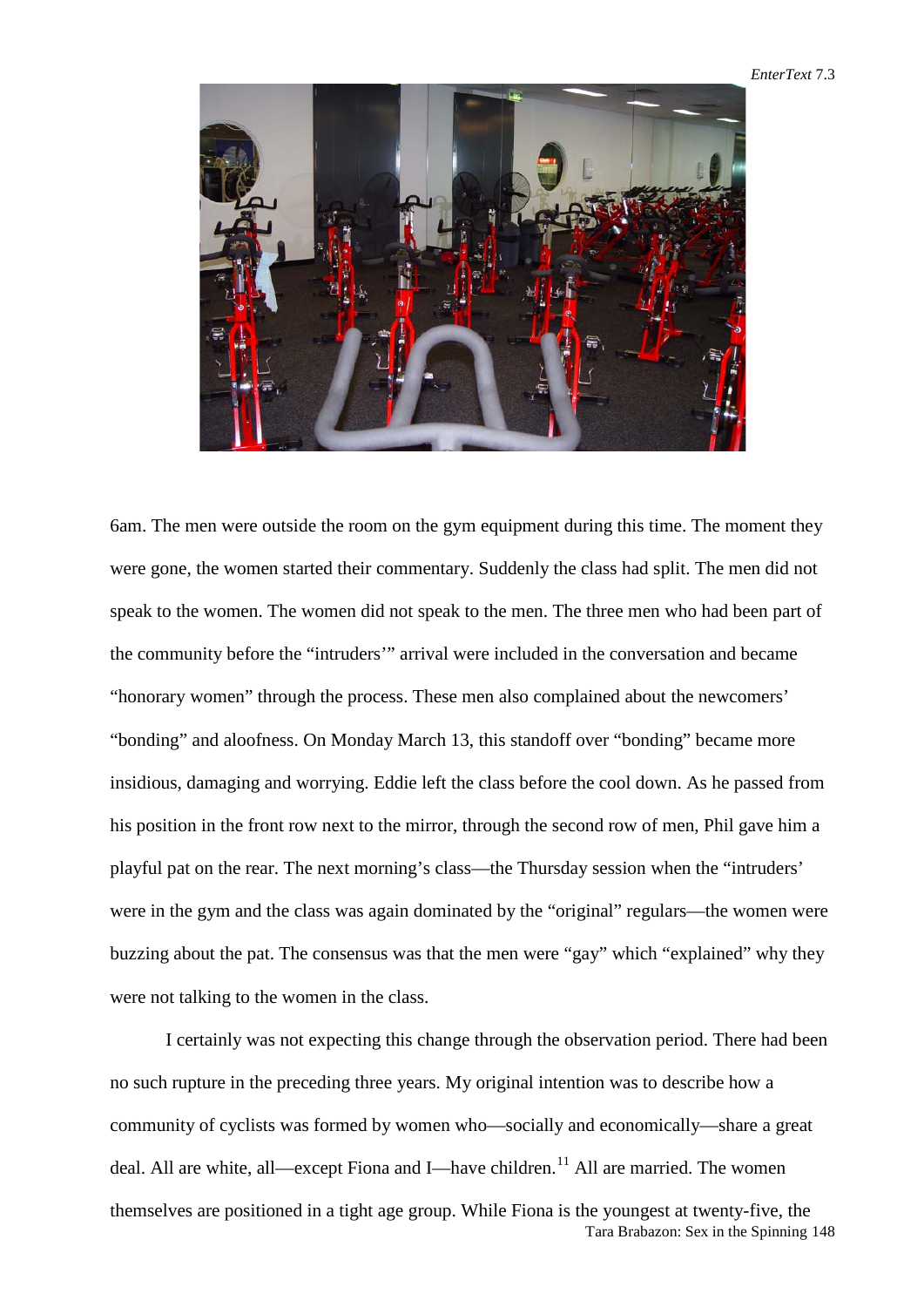rest are aged between thirty and forty. The median age is thirty-five. Their primary topics of discussion are family and food. While all are in paid work, at least part-time, it is rarely discussed. A certain level of affluence can be assumed because of the high membership cost. Therefore, when these women "explained" the men's behaviour by aligning gayness and misogyny, creating a blistering homophobia, I was stunned at the speed with which judgments and prejudice emerged. By the end of the observation period, the women's laughter in response to the men's behaviour started to become uncomfortable.<sup>[12](#page-21-10)</sup> It became clear that six of the men— at least—were not gay, or at least closeted.<sup>[13](#page-21-11)</sup> Once they realised the women's assumptions, they started to discuss their wives and children loudly before the class. They chatted to Fiona about the set-up of the bikes. We became "the girls," and "you ladies." But Eddie, who was not married, started to be the object of ridicule for the men as well. On the final morning of the observation, Eddie was pushed back to the third row, away from the other men. The men who dominated the front row were at the most aggressive I had seen them through the period, willing each other through the class with statements like "come on, Darren," and "speed up, you bastard." Eddie was completely isolated, only looking at his reflection for company. The other men, when faced with the "threat" of gayness, dumped and isolated their friend, the person who brought them to the gym.

The community of cyclists—men and women—had been unified once more in patrolling the boundaries of heterosexual masculinity. The men in the class began performing the ideology of masculinity to excess, and the married, heterosexual women evaluated their behaviour, looking for any slip in the performance that may confirm homosexuality. Cycling became the vehicle for this ideological warfare, not the cause or the outcome. Allen Warren confirmed the historical trajectory of the men's behaviour in sport through the late 1900s and early twentieth century:

Athletic prowess was seen as developing a proper "manliness" in the young men, a bundle of qualities which channelled the physical aspects of his masculinity in acceptable ways, at the same time instilling a complementary set of values whereby his views of women could be idealized and controlled.<sup>[14](#page-21-12)</sup>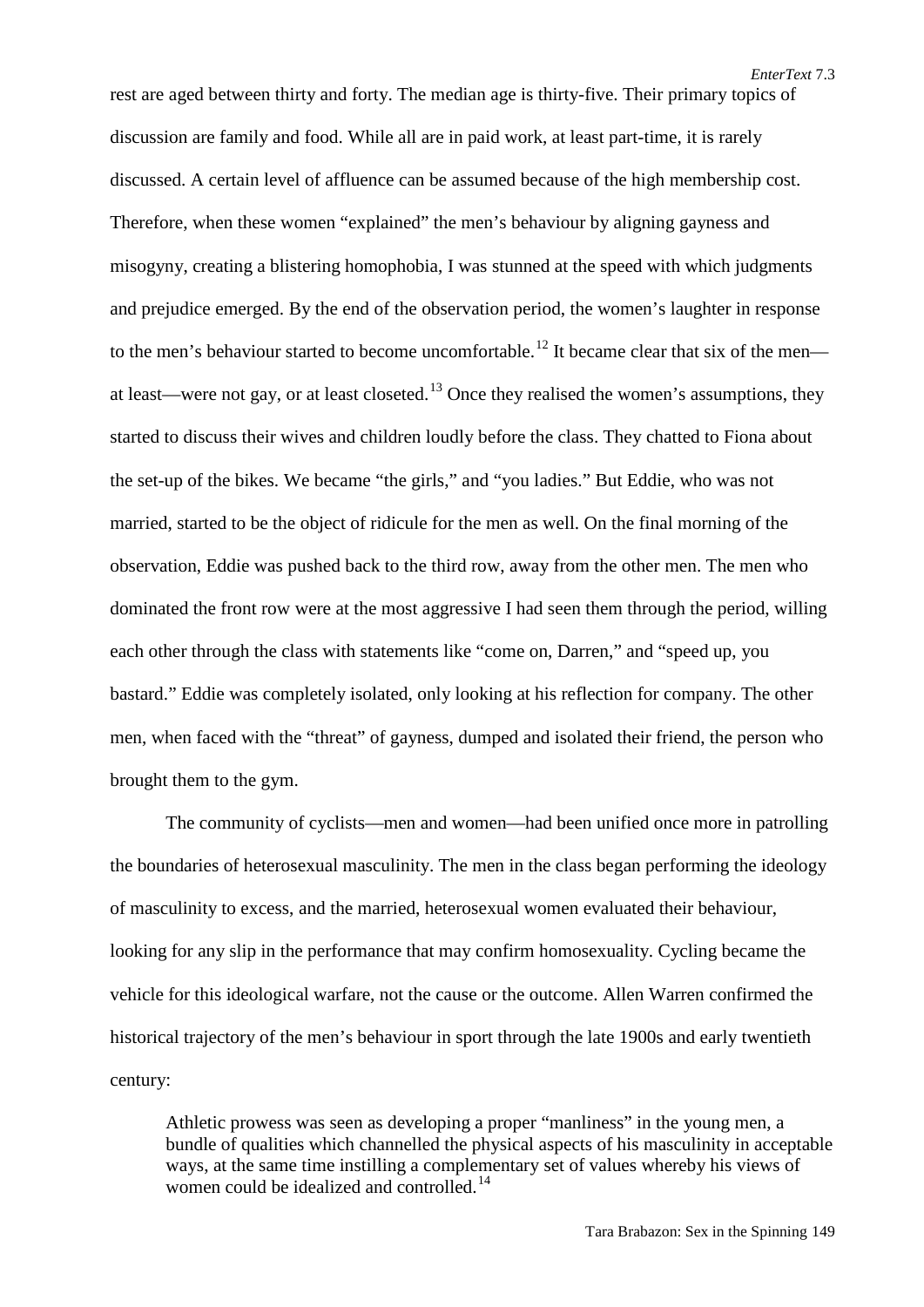Although these men were in their thirties, their physical competitiveness on a stationary bike while appearing tautological—was confirmed through verbal "encouragements." At the point that the social system of the spinning class—dominated by heterosexual women and compliant, often silent, supportive and outnumbered heterosexual men—was ruptured by "bonded" men, the social order was reconstituted through a narrow enforcement of "normal masculinity," a project in which both heterosexual men and women are invested.

As an observer, it was probably the most disturbing six weeks of participant observation that I have enacted through my research career. The easy confluence of homosexuality and misogyny remained the disturbing and upsetting "event" of the period. My status as a married woman, wearing a wedding ring, and intentionally not intervening because it would corrupt the study, has left me feeling disturbed and implicated in the homophobia. While all research presents unexpected results, the transformation of this exercise space within six weeks was startling. In acknowledging the unexpected "event" that emerged through the observation, the next section of this study contextualizes this rigid demarcation of the masculine and feminine in and on the bicycle.

#### **Wheel Women**

Tara Brabazon: Sex in the Spinning 150 The bicycle holds an odd and ambivalent place in the socialization of children.<sup>[15](#page-21-13)</sup> "It's like riding a bicycle," has become a cliché to mean that once a skill is learnt, it is never forgotten. What this statement suggests is that knowledge of the bicycle is pervasive through childhood and adult life. It is a means of transportation, and also a metaphor of freedom for disempowered groups.<sup>[16](#page-21-14)</sup> Yet in the early 1880s, the "high wheeler" bicycle—which was also known the boneshaker—was unstable and dangerous. In 1886, the "safety bicycle" emerged, with two wheels filled with air and of equal size. This innovation was important. As Richard Harmond suggested, "the emergence of a safe and, at the same time, light and comfortable machine did much to overcome popular suspicion of the wheel."<sup>[17](#page-21-15)</sup> For children, a bicycle allows them to move through space independent of the family car and the watchful eye of their parents. For the working class and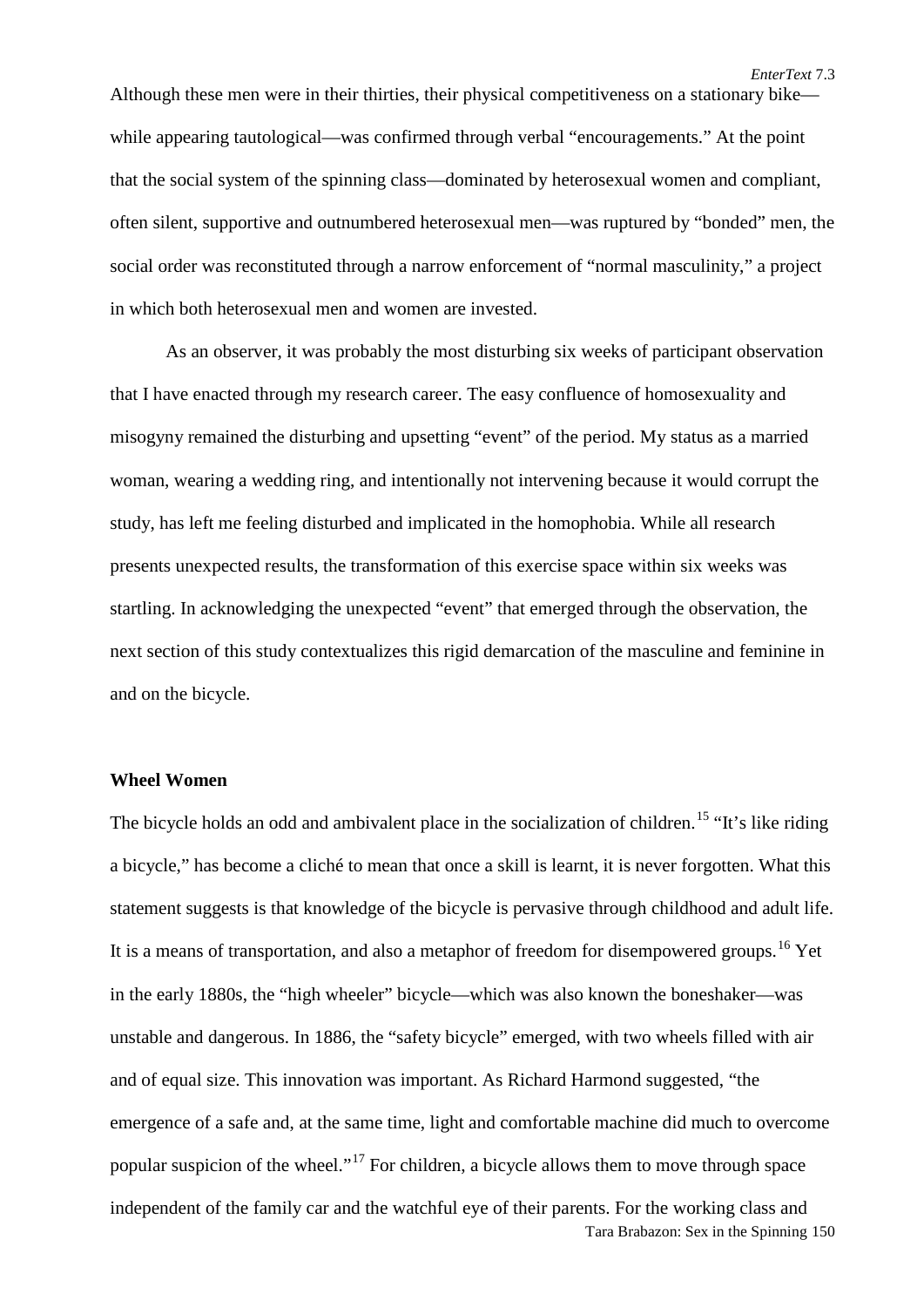women in the late nineteenth century, the bicycle held a similar function in facilitating

freedom.[18](#page-21-16) Katherine Murtha tracked this influence:

The "Gay 1890s" was made all the more colourful by the presence of the bicycle. Social historians allege that the bicycle had a great "levelling" effect on society. Upon the seat of a bicycle, anyone, regardless of class or social position, could now ride down the same street or the same park. Onlookers found it increasingly difficult to distinguish the classes. Nowhere was the role of the bicycle as a vehicle for social change more apparent than in the lives of women, and by the 1890s increasing numbers of women took to the road with passion. The bicycle provided them with a freedom, mobility, and sense of adventure previously denied to them. This phenomenon did not come to pass without an enormous struggle. $19$ 

Women on a bicycle were not only mobile. Their physical movements triggered a change in clothing, from skirts to bloomers, and the decline of the whale-bone corset. Besides the loosening of undergarments, there was also a loosening of the dependent ties to men. Charges of sexual impropriety followed these female bicyclers. Many of the abusive descriptions of "promiscuous" women are derived from this period. The phrase "town bike," who was "ridden" by men, and the description of being "loose," which originally described a woman without a corset, conflated femininity, sexuality and cycling.<sup>[20](#page-21-18)</sup> Yet the "New Woman" of the 1890s remained a provocative trigger for a reconstitution of feminine "standards" and "values."<sup>[21](#page-21-19)</sup>

Most significantly for this current study, the public display of women cycling raised debate about the gendering of athletics and sport.<sup>[22](#page-21-20)</sup> Doctors warned of "bicycle eyes" or "bicycle face" from the strain.<sup>[23](#page-21-21)</sup> Only in 1958 did the Union Cycliste Internationale recognise women cyclists.<sup>[24](#page-21-1)</sup> Even in 1999, the social pressures placed on cycling women were causing social hardship. Elena Johnson noted the consequences of this conclusion. She confirms

the differing transport needs of women and men in Africa and Asia, noting that throughout Africa women spend more time than men transporting goods. The heavy loads and the energy required to carry them take their toll on the health of women and their families, particularly in regions where nutritional intake is insufficient. In some African countries, such as Uganda, it is socially unacceptable for women to ride bicycles. Access to such modes of transportation, however, can alleviate women's isolation, poverty and ill health, and reduce the energy and time spent daily in transport activities.<sup>25</sup>

For the Bicycle Transportation Coalition, based in South Africa, cycling is justified through its environmental sustainability, not as a method to question the gender order and the distribution of household labour.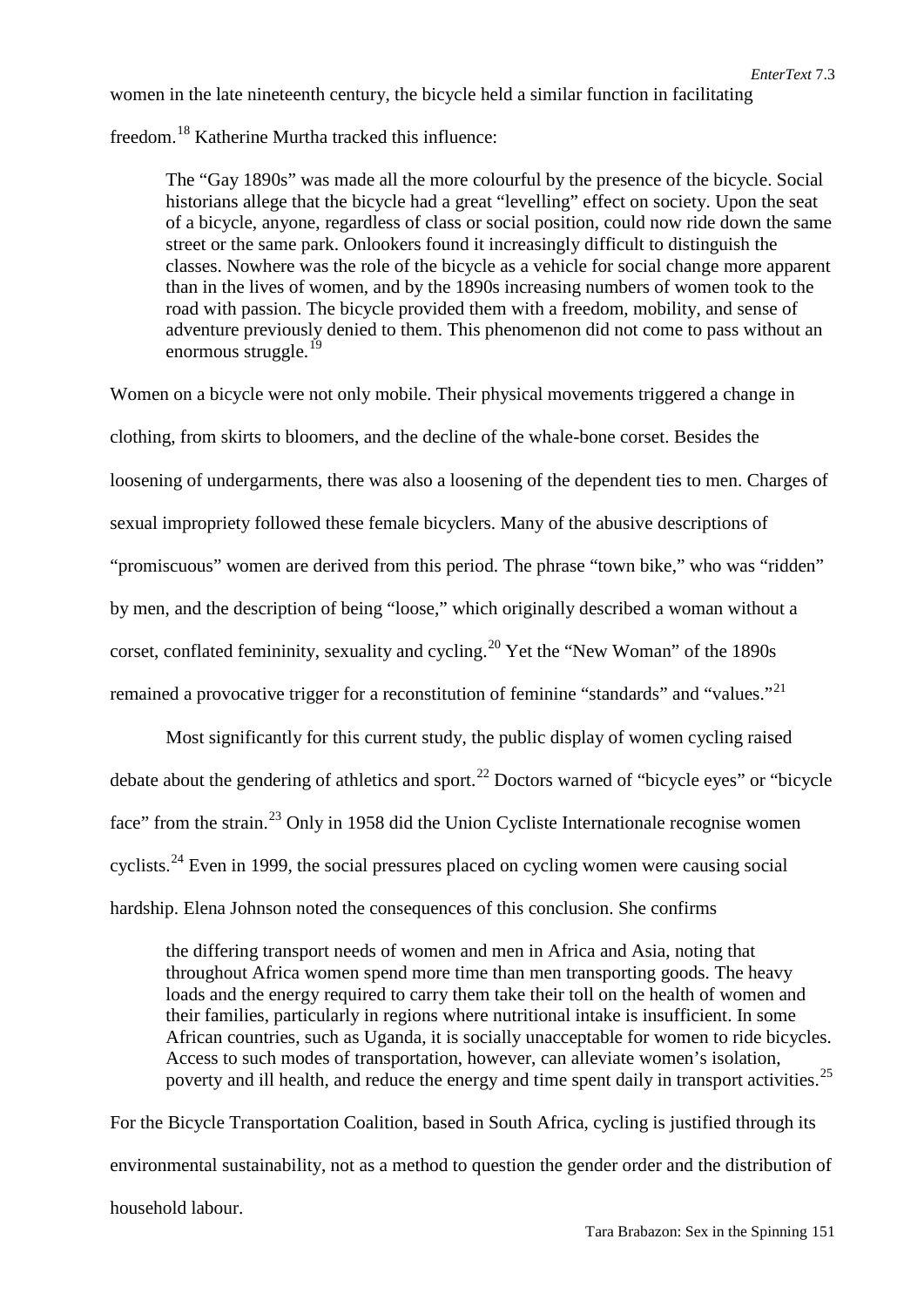Not surprisingly, female cyclists still raise concerns in the scientific literature. Over one hundred years after the initial fears of women's "freedom" and reproductive "damage,"<sup>[26](#page-21-2)</sup> scientists are still monitoring the problems of the female cyclist. In a 2001 study of (only) seven competitive women cyclists, the purpose and conclusions were conveyed in the language of empiricism, which masked the ideological intent to establish and naturalize differences based on gender:

Because of the increasing number of competitive female cyclists, it is important to determine if there are gender-specific responses to high-level training. Male cyclists have been studied in more detail than female riders. Little research is available on physiologic profiles of competitive female cyclists. This project was undertaken to add to the body of knowledge in regard to female cyclists' training responses and to determine if differences in selected anthropometric and metabolic measurements existed between off-road and road female cyclists…. These results indicate that, although the subject pool was small, female off-road and road cyclists' physiological profiles are basically similar. This study was limited by the small sample of convenience and by the number of variables studied. $27$ 

The "value" of such a study needs to be questioned. There is no cross-national investigation, no

mention of the race or age of the women involved, or where the study was undertaken.

Similarly, the convergence of femininity *and* sickness, and femininity *as* sickness is

revealed in the 1999 *British Medical Journal*. Not surprisingly, cycling is again their pivot of

"concern." Their assumptions about youth, the frailty of women's reproductive organs and

even—remarkably—the "neurosis" of exercising women, is layered into the language of

scientific objectivity.

Few persons deny that moderate exercise with the bicycle is excellent for healthy young women, but in the case of women suffering from pelvic disease the case is different… as a rule cycling does harm those subject to haemorrhages from uterine and ovarian inflammation. On the other hand the researches of Regnault and Bianchi have shown that this kind of exercise does not depress the abdominal viscera; indeed, it actually raises the organs. Hence the fear of "displacements" is exaggerated; but patients with flexions and versions are often neurotic, and expect that cycling will make them worse.<sup>[28](#page-21-23)</sup>

The attention on "habitual menorrhagia"—without any discussion of the parameters of "normal" bleeding—while also naturalizing "normal exercise" for "healthy young women,"<sup>[29](#page-21-24)</sup> serves to patrol the boundaries and acceptability of cycling. Further, the determination of "patients" as "neurotic" when concerned about the relationship between menstruation and cycling is ironic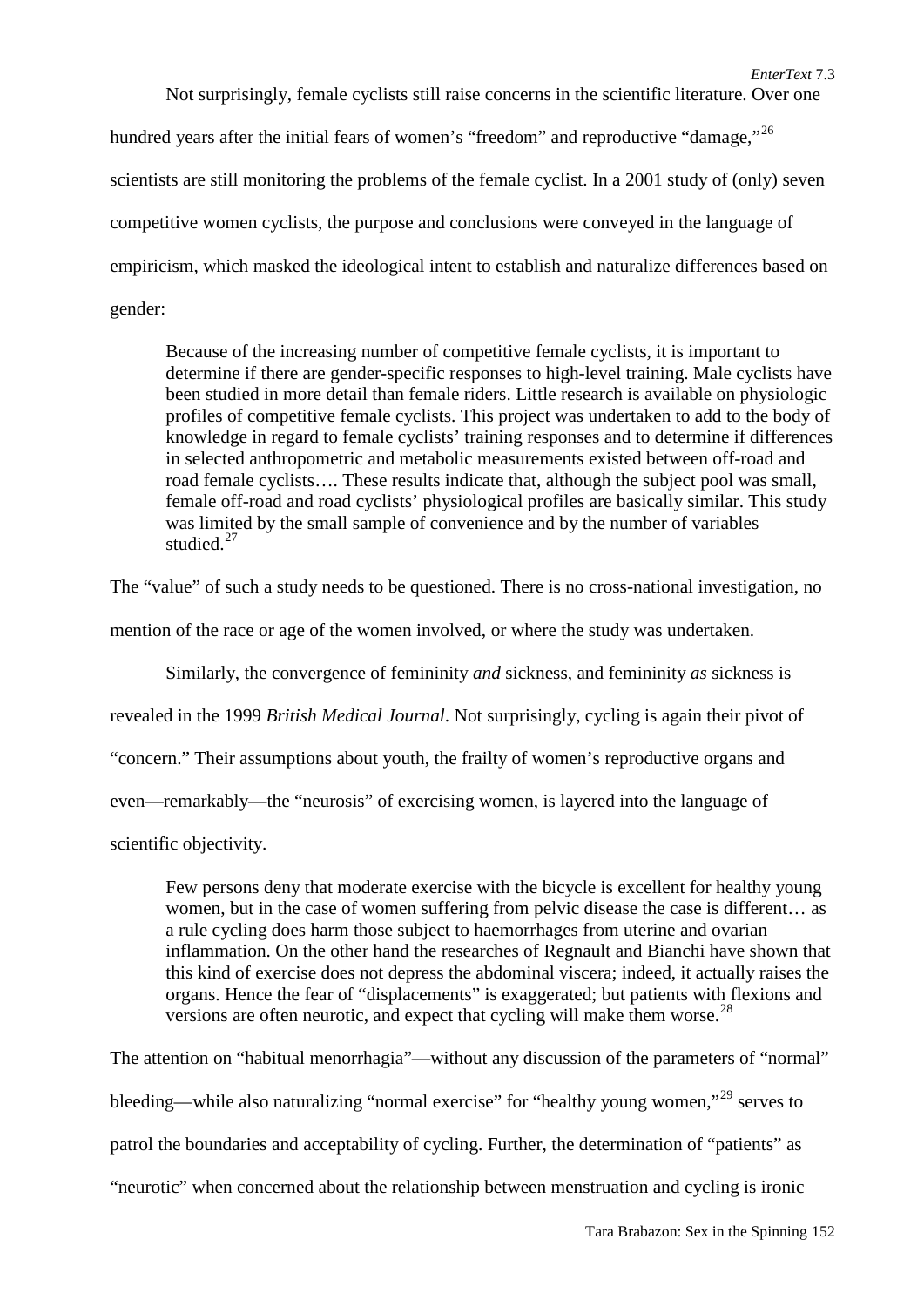considering that the medical profession actually initiated and invented this concern in the late nineteenth century.

*EnterText* 7.3

Through these medical challenges, cycling indoors for exercise in structured and choreographed classes has increased.<sup>[30](#page-21-25)</sup> Indoor cycling has a few synonyms: spinning and RPM. The latter is the brand name for the cycling classes choreographed by the Les Mills Franchise. Indeed, there is a range of choreography necessary in a class. There are three positions for the hands: starter/starting, racing and on the T-bar for a tighter and streamlined ride. Similarly, there are three basic body positions: seated, hovering over the saddle and the hill climb. There are also more advanced combinations of these moves, including jumps, and completing press-ups on the bar while climbing a hill. All these elements—along with the music selection—are prechoreographed for the class. The variable within the control of the individual participant is the tension on the fly wheel. Instructors tell their spinners when to put on resistance and when to release it. So while spinning and RPM are choreographed classes where everyone is completing the same actions at the same time, there is a significant individual variable that can alter the workout.



Tara Brabazon: Sex in the Spinning 153 The bikes demonstrate much similarity to road bikes, with a weighted flywheel, adjustable seats and toe clips. The goal for instructors and participants is a clear, uncomplicated cardiovascular workout, $31$  with attention to the intensity level of participants, whatever their age or gender.  $32$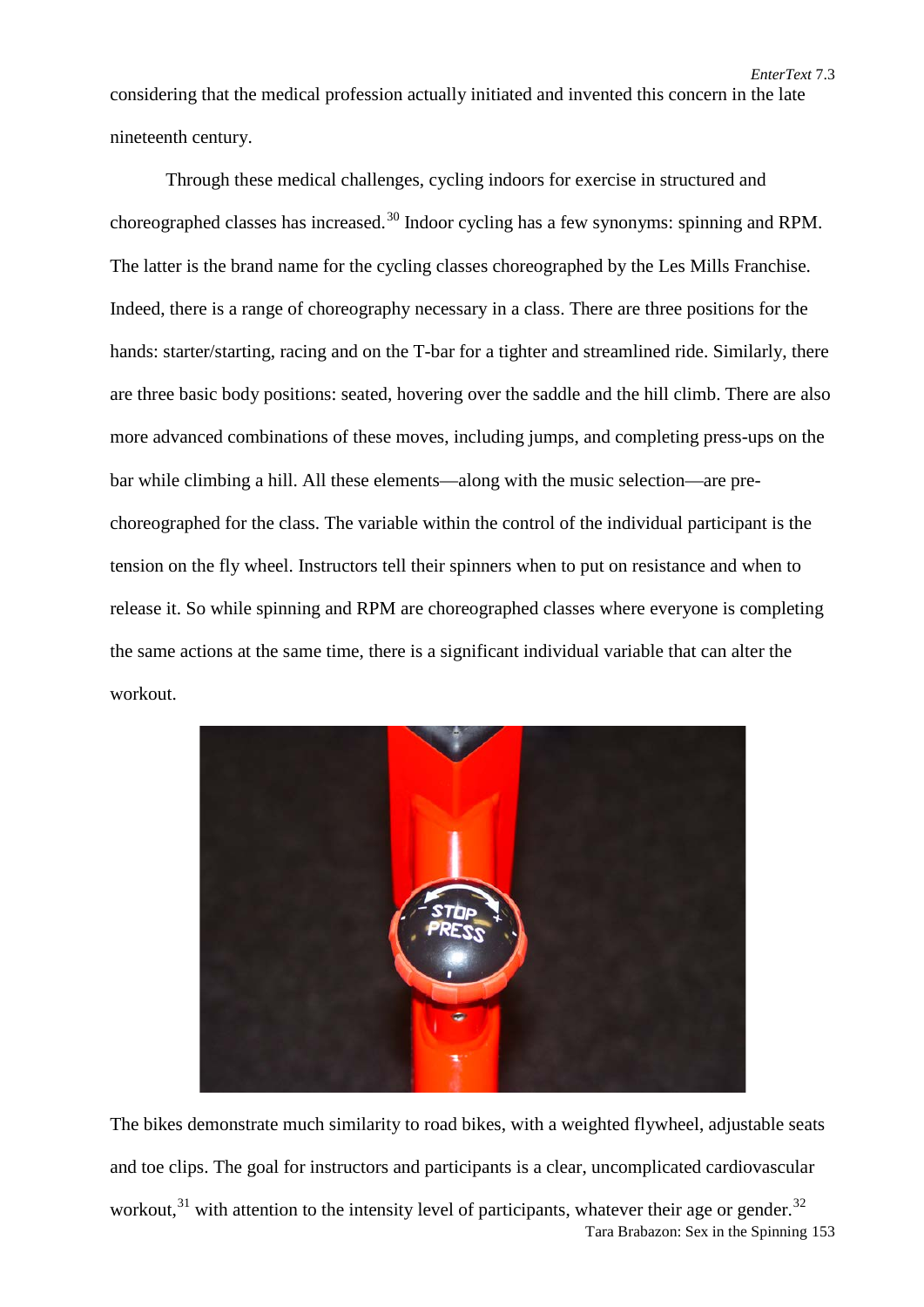The feminine ideologies that encircle "aerobics" and "group fitness" as social practices create hyper-masculine posturing and commentary from "real riders." Stephen Madden from *Bicycling* magazine describes the classes as "aerobics on a bike. Best avoided by real riders."<sup>[33](#page-21-28)</sup> His concerns about the feminine and artificial nature of the practice were somewhat alleviated by his realisation that spinning was created by Jonathan Goldberg in 1987.<sup>[34](#page-21-29)</sup> He also attended classes to write his article. While he was impressed by one instructor, he was "offended" by other participants in the room:

Ronnie, it turned out, was a personal trainer and former Navy SEAL, whose class is like him: big, artless and brutally effective. The room contained some obvious noncyclists in oddly offensive clothing, but there were also a few riders who'd brought their own pedals.[35](#page-21-30)

Madden has a clear, and masculine, notion of a "good" class and effective exercise. His taking offence at clothing is really a commentary about those who do not fit into his narrow parameters of cycling. However this journalistic rendering of ethnography does demonstrate—besides clothing—one significant marker between cyclists: those who have the "clip" shoes for cycles, and those who must use the toe cage to secure their athletic shoes.



Within my gym, this is not a marked differentiation. There are only two bikes geared for the clips. One is used by a male regular, who is an experienced cyclist. The other is used by a woman in the regular attendees group whose husband bought them as her "reward" for losing

*EnterText* 7.3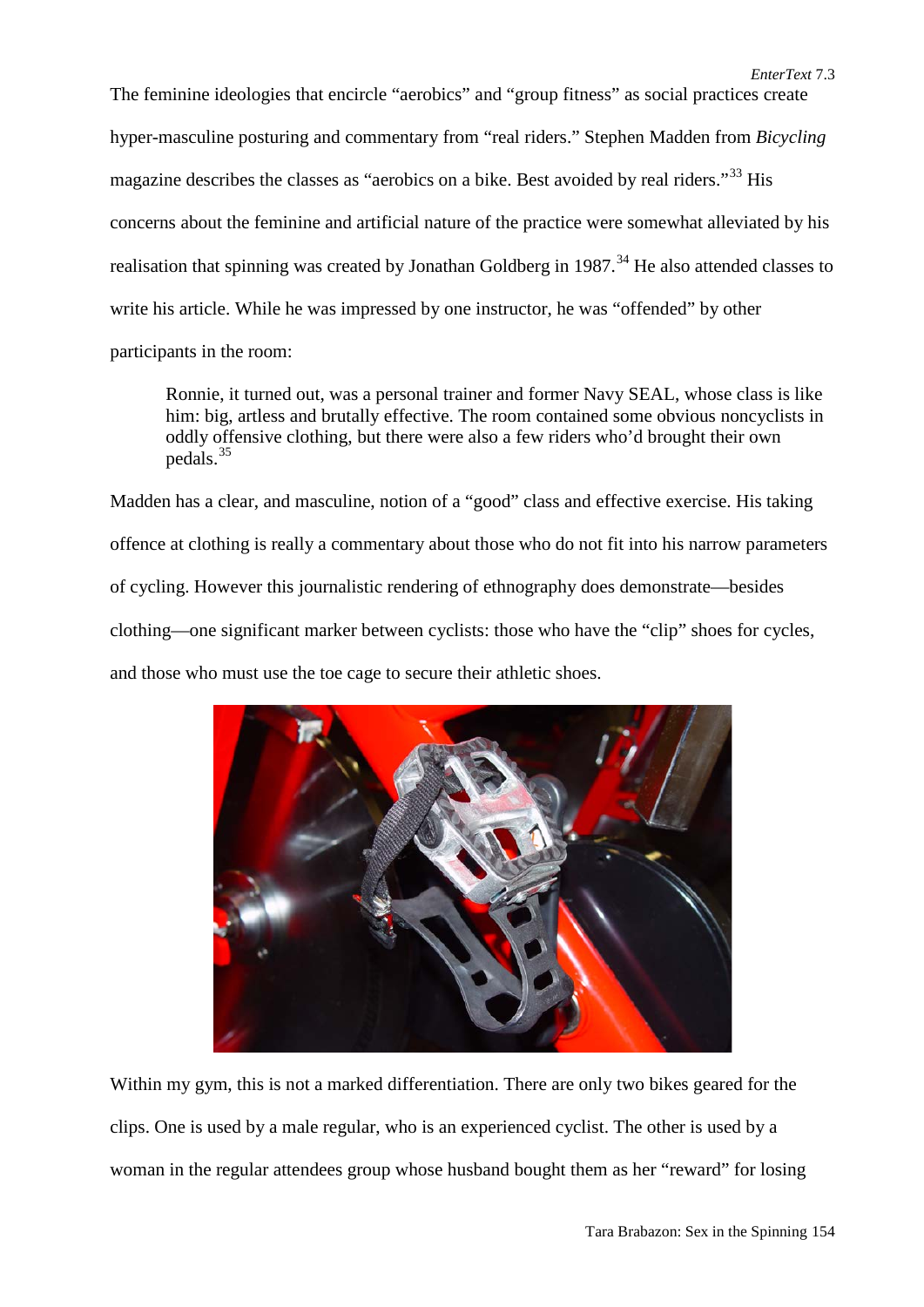weight. Because the majority strap conventional running shoes into the pedals, it is not a difference that can be marked as masculine or feminine, experienced or inexperienced. While it suggests regular attendance to make the purchase worthwhile, it is a marking of money, not skill.

While the ideology that unproblematically celebrates the benefits of sport and physical activity is flawed,  $36$  the assumption that women's bodies are more easily damaged than men's has survived through the cycling and medical literature for one hundred years. Also, the generation of women in the spinning class—between the ages of thirty and forty—suffered from strict gendered differentiation in school physical education classes. Women of my age ran around a field, played netball, hockey and softball. The opportunity to play football<sup>[37](#page-21-32)</sup> or cricket, or lift weights, was beyond the confines of conservative femininity.

It is no surprise that when the parameters of masculinity are judged and evaluated, women also patrol femininity. The women in the cycling class are thin, fit and lean. They rarely attend weights classes, as the daily spinning sessions dominate their physical activity. For these women, dieting and exercise are locked in a tight embrace. Indeed, they discuss food and dieting before each class. They reveal their weight loss and gain and the diets of their friends. Most of them discuss their inability "to lose that last five pounds" that they "carried" since the birth of their last child. To my eyes, all appear very thin, with their clothes confirming that there is no "extra" five pounds actually to lose. Clothing also confirms their similarity and community. They choose to wear tight shell tops with shorts, featuring Nike, Puma and Reebok logos. Their colour range is narrowly limited to pastels: pink, green and blue. Their bodies are on display, like a personal trophy to their efforts. I am marked as different in this context. Because I am physically larger than the other women, I need to wear a sports bra which would be revealed if I wore a shell top. Also, I prefer the anonymity of a t-shirt so that I can work hard physically without worrying about breasts popping in and out, embarrassing sweat marks, or self-patrolling my body in a room of mirrors.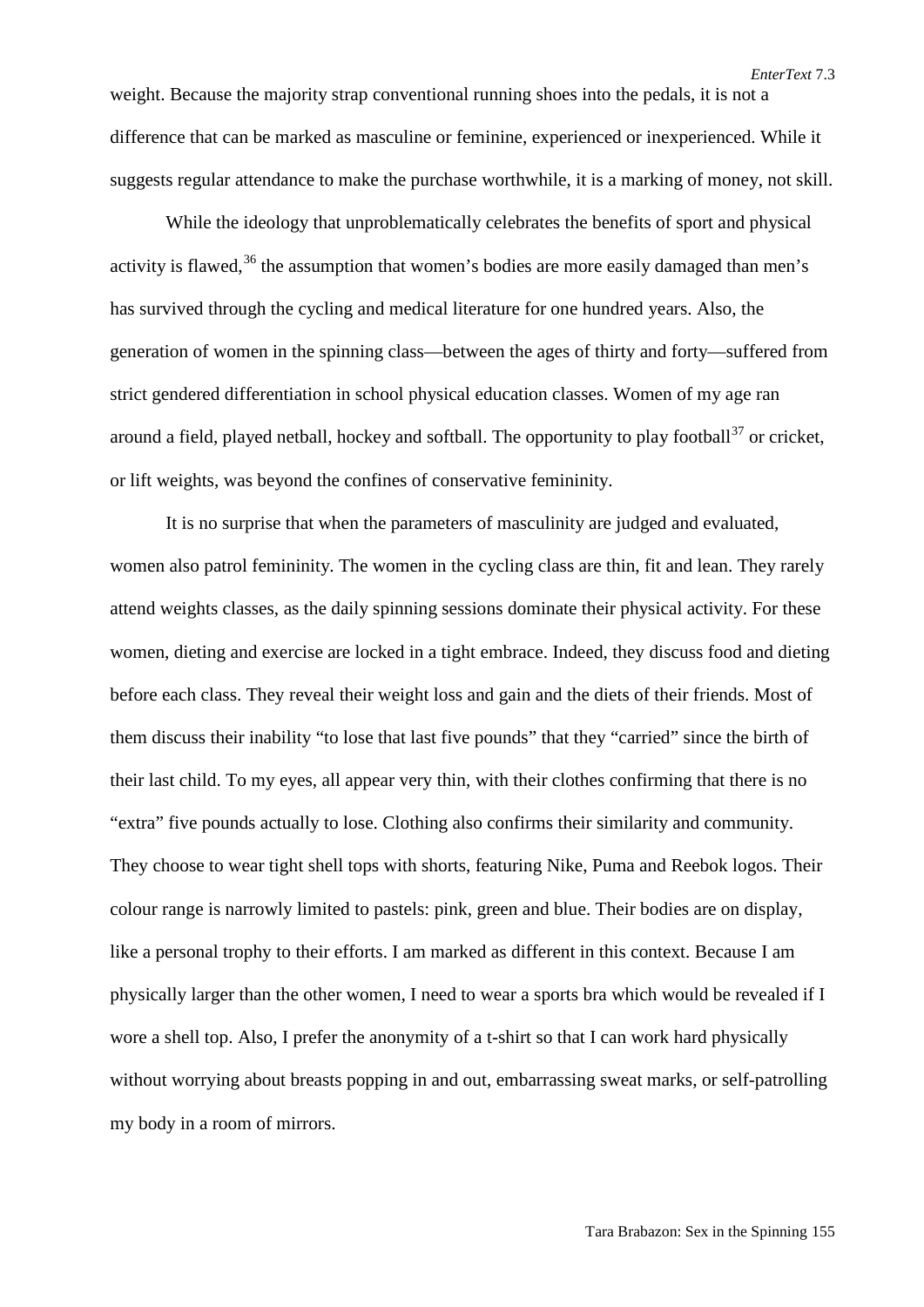

Tara Brabazon: Sex in the Spinning 156 However, I do choose to wear Philosophy Football shirts in bright colours of red, orange and blue, which feature slogans from philosophers, footballers and managers. Slogans range from Roy Keane's "Happiness is not being afraid" to Bertolt Brecht's "Art is not a mirror to reflect reality but a hammer with which to shape it." I do receive some odd looks from gym members in these shirts, and on one occasion while walking out after a Saturday morning class during the observation period, a large man that I had not seen before accosted me in the gym, aggressively demanding why I was wearing a "Marxist" shirt. He had seen the word "socialist" in one of the quotations, and the red colour of the shirt matched his mood.<sup>[38](#page-21-33)</sup> I tried to explain to him that the quotation was derived from Bill Shankly. He blankly looked at me. I asked why he thought the shirt was red. He replied, "because you're a socialist." I suggested that he needed to read a bit more about football. Shankly was (obviously) the most famous manager of Liverpool Football Club. They play in red, the same as the shirt. My conservative accuser went the same colour as the team strip, but—with finger pointing in my face—stated that my clothing was inappropriate for the club. When I noted that I thought the same about his Nike swoosh shirt, considering the payments received by workers in Indonesia, the gym's personal trainers had to physically intervene, and escort me to my car. Clearly, though, this moment confirmed the politics of the club, monitored through women's clothing. Revealing and tight clothes with corporate logos are acceptable and naturalized. Anything political—or even "clever"—becomes a problem. Within the confines of my regular classes, my "odd" shirts are justified by "the regulars" because I am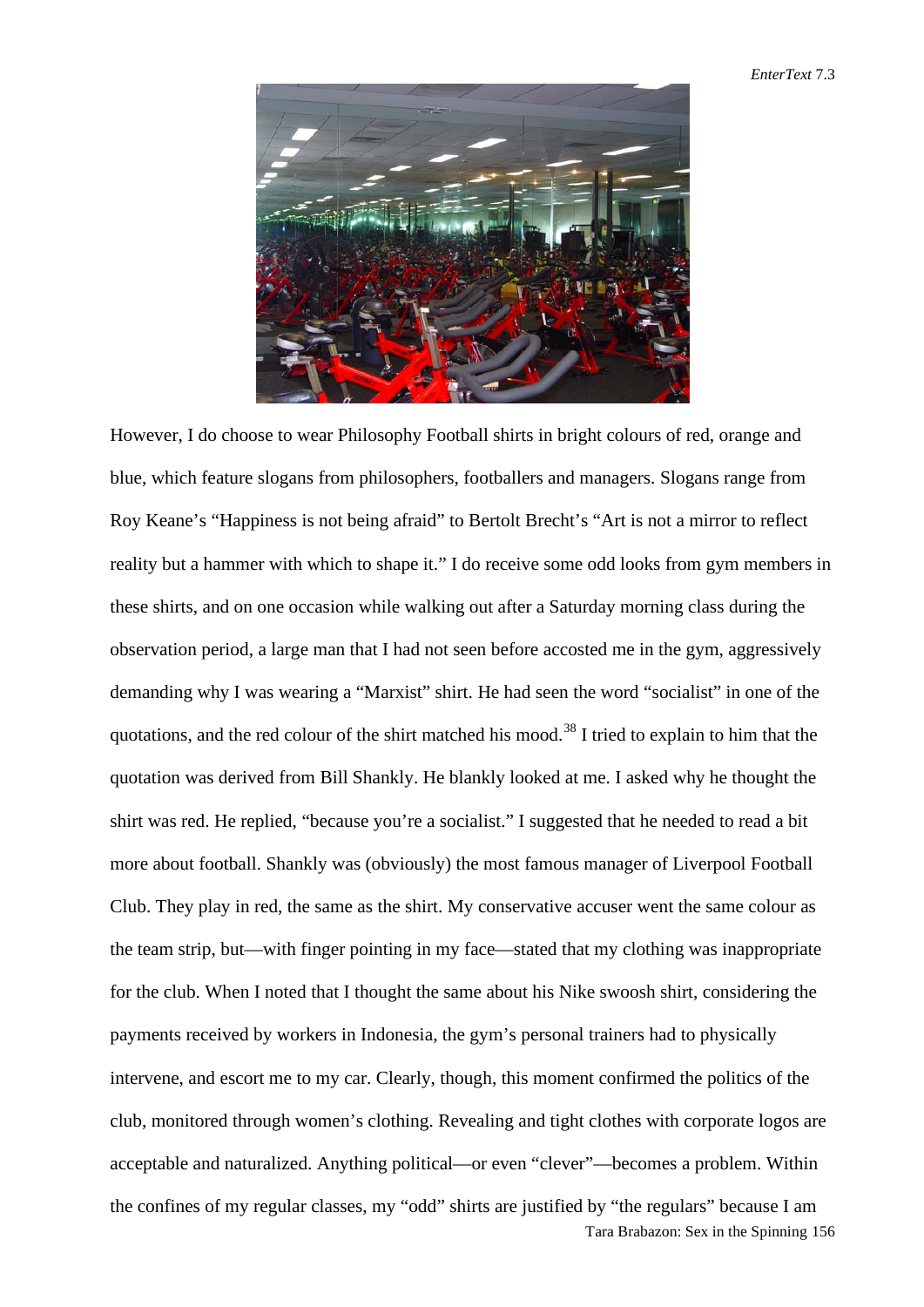physically larger and therefore am using the t-shirt to "cover up," rather than offer a political commentary on sports clothing.

*EnterText* 7.3

Obviously female sexuality is the great unmentionable in this class. All the female regulars are married. They discuss their husbands continually. They ask me about mine. The assumption, goal and ideal for these women is a heterosexual, monogamous, married relationship. Homosexuality is not mentioned as an option, identity or point of discussion. Perhaps fit women, dressed in revealing exercise wear, sweating in a daily class on bikes in close physical proximity means that sexuality is simply too intense to be discussed.[39](#page-21-34) The silence itself is important. Griffin's emotional journey in reconciling her sexuality and sporting ability confirm the depth of the athletic closets.<sup>[40](#page-21-35)</sup> Yet she also showed the impact of silence, of a social world punctuated by hetero-normativity. There is absolutely no space for lesbianism or even sexual plurality in this cycling class. The fear of difference, and the labelling and repressing of gay homosexuality, leaves lesbianism the great unmentionable of the spinning class.

### **Time, space and spinning**

Tara Brabazon: Sex in the Spinning 157 Class is heavily determined by the type and amount of physical activity undertaken. Yet it is also enfolded into social space. The gym in which this research is based is situated in Bibra Lake. This is a light industrial suburb of Perth in Western Australia, surrounded by working class housing. The apparent contradiction of a "lifestyle gym" being situated in such an area is not as odd as it may appear. It is situated in a sprawling complex that would be uneconomical if based in more affluent suburbs. Instead, the clients travel to this area by car from middle-class suburbs within ten kilometres of the gym: Leeming, Kardinya, Murdoch, Bateman, Bullcreek and Melville. The inflated fee for membership transforms the organisation into much more than a site for aerobics. Instead, it becomes "a club," with more resonance and similarity to a golf or tennis establishment: exclusionary and exclusive. There are no indigenous, African or Asian participants in the class. While there are Italian, Greek and Croatian spinners, a band of whiteness encircles the gym. This exclusion is not only enacted through the annual, lump sum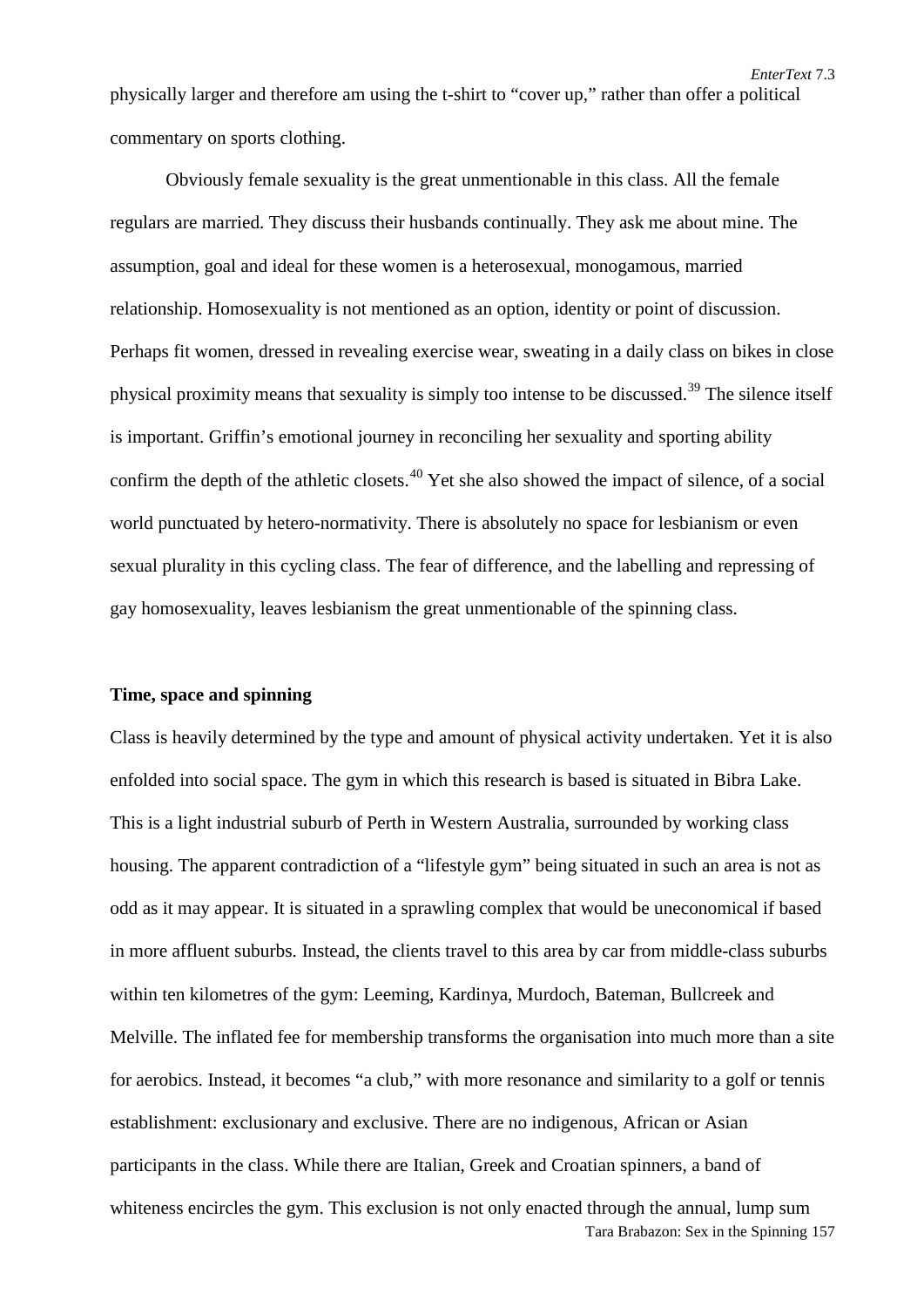fee, but the social location. As Bibra Lake is a light industrial suburb unserviced by public transport, all members must drive to the gym.

The class of these spinning women is not determined by educational level, as only two other participants besides me have attended university. Fiona is an occupational therapist and Cheryl is a high school teacher. For the others, their paid employment includes office work, hairdressing, shop assistants and bank tellers. While the class designation of these women may appear ambivalent, it is important to note that all have returned to work after childbirth and child rearing, and have husbands in full-time employment. Significantly, their husbands do not attend the gym.

Time is also a significant determinant of social and economic status in aerobics classes. The 9:30am and 10:30am classes are overwhelmingly dominated by women with young children. The occasional sessions I attended during the six weeks of observation showed that no men attended the pilates, abdominal, pump or step classes at these times. One man attended the 9:30am cycling session. The classes that run between 11:30am and 1:30pm are aimed at seniors, and are tailored for strength training, pilates and meditation. From 5:30pm to 7:30pm the club is busy and much more diverse, with children and teenagers, and men and women training for intense periods after work. What makes the 6am cycling participants distinct from those who attend the 9:30am classes is that the gym's crèche is not open at the start of the day, confirming that their children are older or their spouse is prepared to be active in childcare for a ninetyminute period before school. Also, a few of the women moved from the 9:30am classes to the morning sessions after they returned to paid employment, so that they could continue to exercise.

Tara Brabazon: Sex in the Spinning 158 The scale of connectivity amongst the 6am regulars is also confirmed at weekends. On Saturday and Sunday, the weekday 6am participants mark themselves in the group as a community, even when others—"the weekend warriors"—fill up the class. The weekenders include more men, heterosexual couples, and younger participants in their early twenties. Yet through conversation topics and language, the relationship between "the regulars" is established. They arrive early, claim their "normal" bikes and start talking. It is an odd bond, based on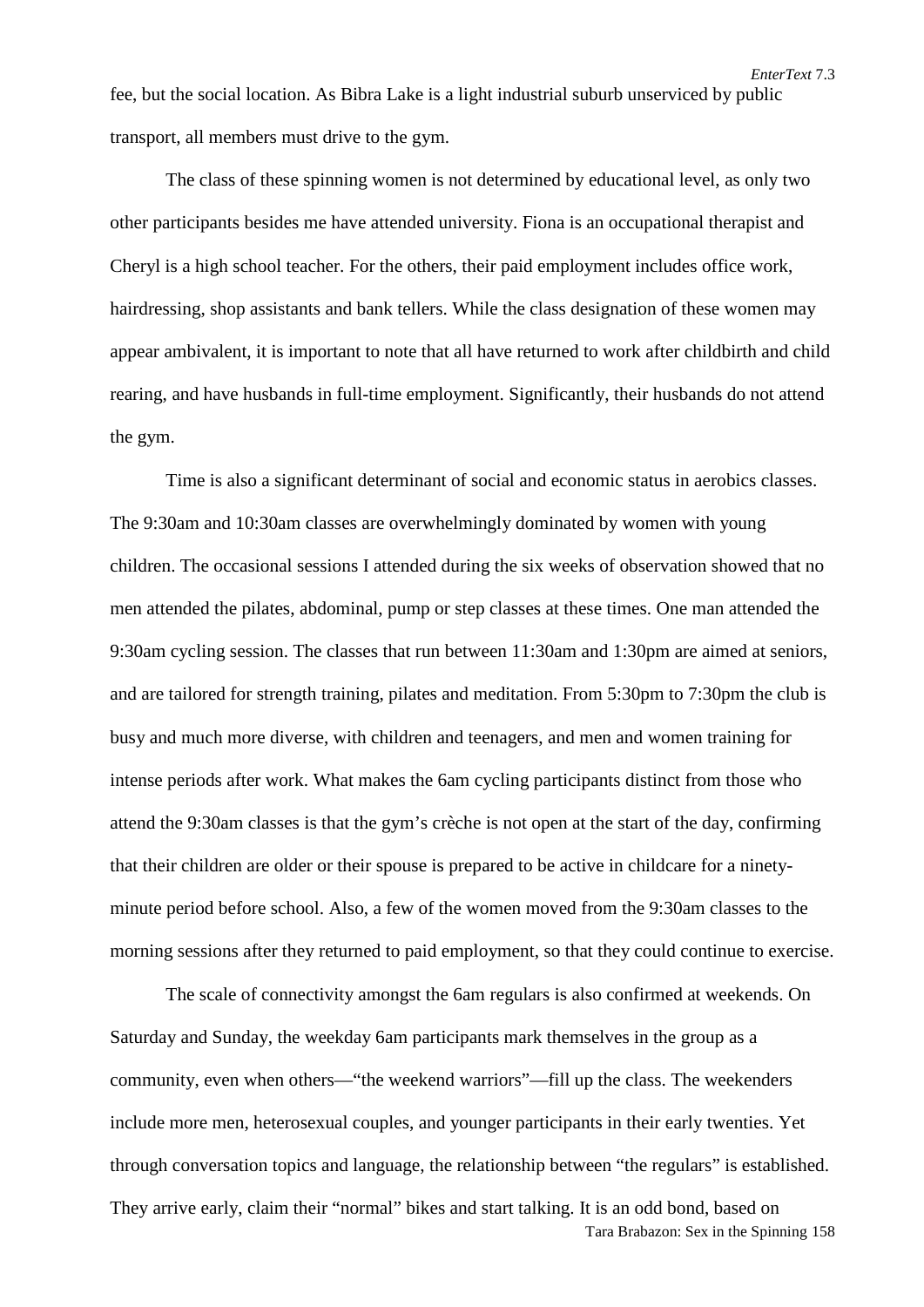strange and artificial behaviour, sharing an early morning indoor cycling class, while most people are either still asleep or tending to household activities. The strangeness of the behaviour establishes an exercise hierarchy: commitment is confirmed by the time and regularity of the participation. The 6am regulars are—in their own minds—the most devoted exercisers and the backbone of the gym.

### **Spinning exclusion**

Physical activity generally, and sport specifically, is embedded in the rituals of masculinity and femininity, heterosexuality and homosexuality, the middle class and the working class. More precisely physical culture is implicated in the construction of the boundaries of normality. Through my six week participant observation of a spinning class in which I was a long-term member, the explicit ruthlessness of patterns of community and otherness were a surprise. Women enjoyed the class because they had found a space to dominate, talk and control a portion of their lives. When this space was threatened by men, the women responded with discrimination on the basis of (homo)sexuality. The success of this strategy was revealed by the "intruder" men internalizing the women's critique and performing hetero-normative masculinity to excess.

The behaviour of the women towards men, while discriminatory, was understandable. When reviewing the history of physical activity, women have been structurally excluded from participation. Such a systematic discrimination, which has also been suffered directly by the generation of women in this cycle class, explains—but does not justify—their eagerness to claim, maintain and protect "their" space from men. With remarkable clarity, Patricia Vertinsky has reviewed the intricate and conflictual relationship between women and physical exercise. She shows how sport was used to increase men's control over female sexuality. This institutional sexism has been perpetuated in our present:

Revisiting the story of women, sport, and exercise in the  $19<sup>th</sup>$  century evokes the heady anticipation felt by late  $20<sup>th</sup>$  century women seeking to hone and test their physical powers in fitness and sporting endeavours. It also underlines the reality that women of all ages and talents continue to be denied equal access to many of the benefits that participation and success in sport can bring.<sup>[41](#page-21-36)</sup>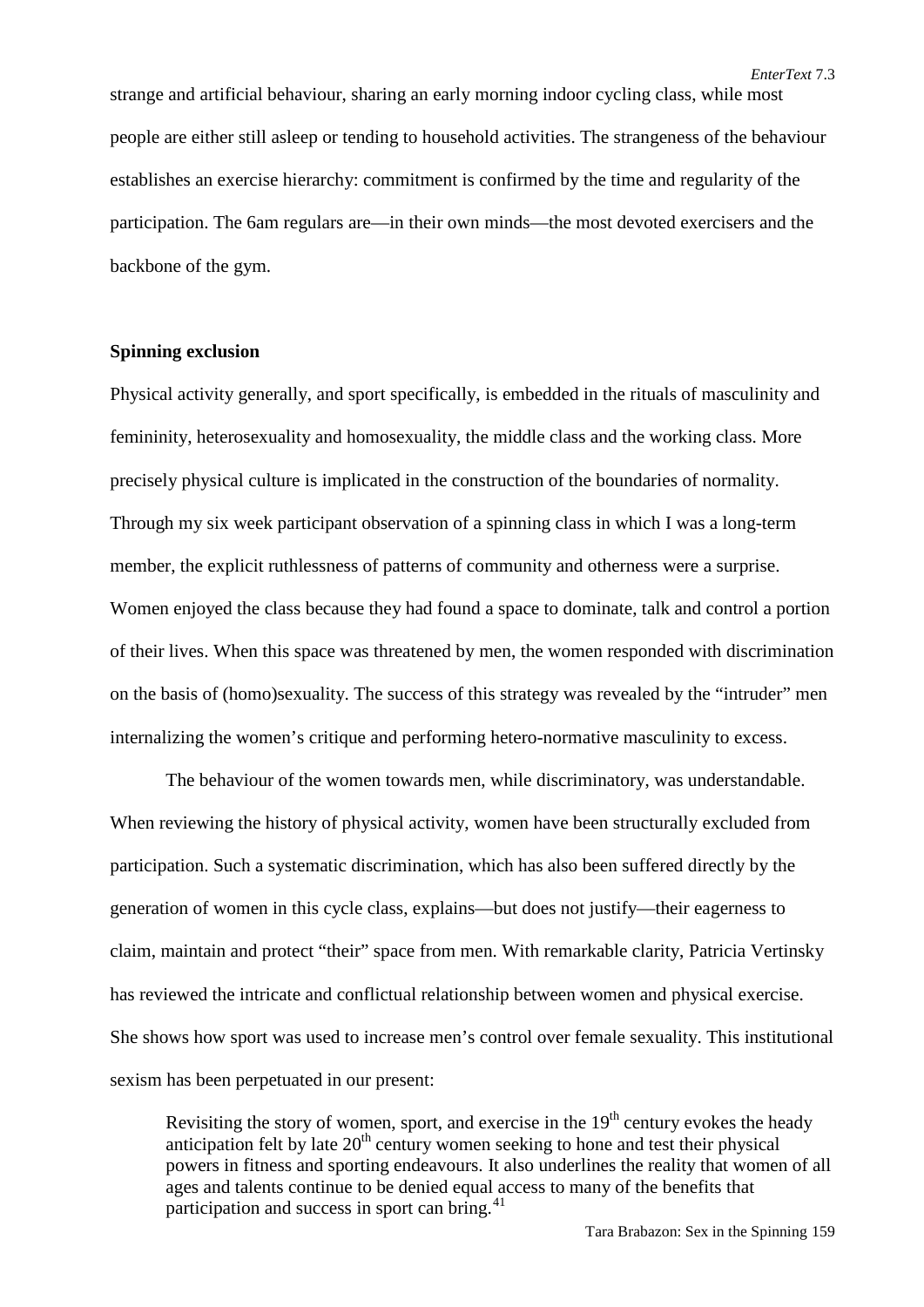The intense concern that physically active women would have their reproductive organs damaged through movement fed into Social Darwinism and the ideologies of domesticity in the nineteenth century. It is no surprise that women—even at 6am in the morning—respond aggressively to "their" bikes and "their" class being claimed, appropriated and changed to suit the needs of men.

What also needs to be acknowledged is how frequently sport is used as a method to "prove" that a man is not homosexual. Within this middle class gym, very conservative assumptions about masculinity and femininity are perpetuated. Sport is an agent of socialization to confirm the differences between men and women. At the historical moment in the nineteenth century where women were making claims for the franchise, education, reproductive control and the right to paid work, organised sport structurally excluded men and women. Sport became a way to perform competitive, strong masculinity away from the "threat" of women. Michael Kimmel, in reviewing the rise of baseball from 1880 to 1920, confirmed that, "the perceived crisis of masculinity was not a generic crisis, experienced by all men in similar ways. It was essentially a crisis of middle-class white masculinity."[42](#page-21-15) The baseball diamond enclosed a pastoral myth and provided a surface for contesting the limits of masculinity.

In the 1890s, the bicycle became the mode of transportation for the "New Woman."<sup>[43](#page-21-37)</sup> Yet this newness was formed not only through physical mobility through space, but a social transformation. Now that stationary cycles have become the foundation of fitness classes, the nineteenth-century metaphor of newness and freedom has changed, along with the mobility. Instead of social, economic and political transgressions, these spinning women use their cycles to circle the limits of not only "normal" femininity, but also the movements in masculinity.

 $<sup>1</sup>$  In keeping with ethical ethnographic practice, all the names of participants and instructors have been changed</sup> throughout this paper.

<sup>&</sup>lt;sup>2</sup> I am reminded here of Penelope Portman's analysis of "low-skilled" students in physical education classes who "felt the critical environment in the class lessened their ability to be successful in physical education," from "Who is having fun in physical education classes? Experiences of sixth-grade students in elementary and middle schools" (*Journal of teaching and physical education* 14, 1995), 451.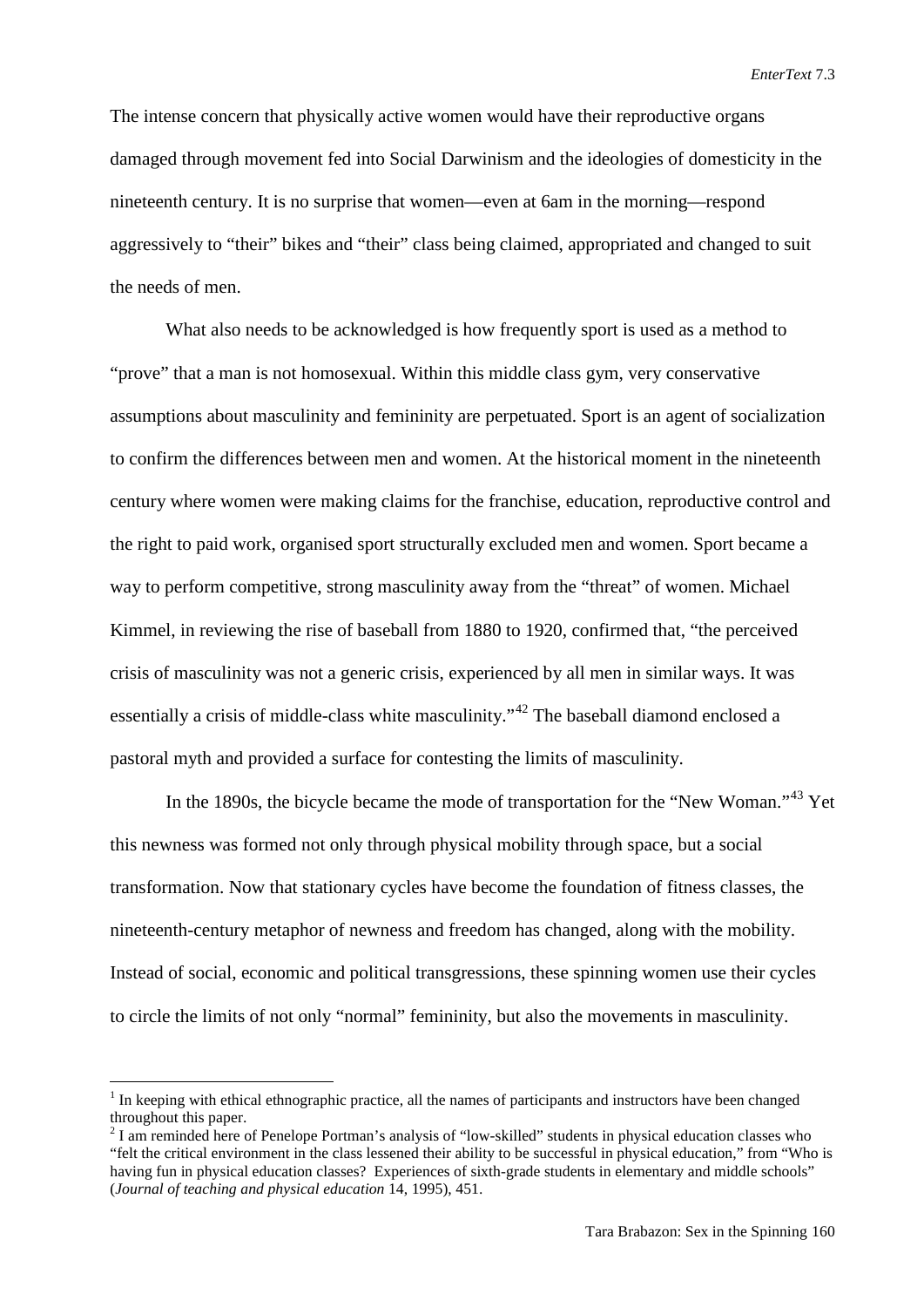<sup>3</sup> P. Vertinsky, "Women, sport and exercise in the  $19<sup>th</sup>$  century," in D. M. Costa and S. R. Guthrie, eds., *Women and sport: interdisciplinary perspectives* (Champaign: Human Kinetics, 1994), 70.

<sup>4</sup> Ibid.<br><sup>5</sup> H. Thomas and N. Miller, "Ballroom blitz," in H. Thomas, ed., *Dance in the city* (London: Macmillan, 1997).<br><sup>6</sup> K. Frank, "Exploring the motivations and fantasies of strip club customers in relation to lega

This type of disruption is often termed the Hawthorne Effect, where the presence of a research can disturb and distort their findings.

<sup>8</sup> The positioning of the researcher is obviously pivotal to all research projects, and is (too) often unacknowledged. Yet within participant observation methods, appended by unobtrusive sources like photographs, it is absolutely crucial to state, with explicitness and clarity, my position in this social sphere. Lenora Sleep confirmed that, "what I have learned over the years is the real danger in doing sociological research in any area … when we, as social scientists, do not acknowledge and reflect upon our own biases before going into the field. As I familiarize myself with literature within the discipline, I note how rarely the relationship between the subject matter and the researcher is addressed with sociological studies. Yet, I believe it is a critical part of the story left untold—a part from which social scientists can gain knowledge and a clearer depiction of social life," from "Personal encounters with sociology, religion, and issues of gender" (Sociology of Religion 61.4, 2000), 474.

<sup>9</sup> A. Kellehear, *The unobtrusive researcher* (St Leonards: Allen and Unwin, 1993). He states that "this book has been written for the growing number of people who believe that there is, or that there should be, more to social research than either surveys or in-depth interviews. Much valuable insight can be gained about ourselves and the lives that we lead by simply listening and watching both systematically and with care. Furthermore, a significant amount of work can be conducted without either engaging with or disturbing the activity of other people. In other words, much of this research is unobtrusive," vii. He recommends using not only eyes and ears, but the avatars of our senses, such as cameras and computers.

<sup>10</sup> R. Lee, *Unobtrusive methods in social research* (Buckingham: Open University Press, 2000), 2.<br><sup>11</sup> While it is assumed that Fiona will have children, my lack of children by the age of thirty-seven is an oddity for the women. If I had not been married, then my aberrance would have been disruptive. While I chose not to have children, women rarely mention this topic because it is assumed that I can't—rather than won't—get pregnant. <sup>12</sup> The use of laughter as a mechanism for resistance from the back rows of the cycling studio has some historic

precedents. Helene Cixous, in "The Laugh of the Medusa" (*Signs*, Summer 1976), and Mikhail Bakhtin, *Rabelais and his world* (Indiana University Press, 1984), noted how humour is a tactic for the disempowered to (temporarily) renegotiate power.

 $13$  I am not making an identity categorization of these men's sexuality. As no interviews took place, their selfidentification is not recorded. However significantly, once women started their "laughing tactic," the men overtly discussed their wives and children loudly enough for the rest of the class to hear.

<sup>14</sup> A. Warren, "Sport, youth and gender in Britain, 1880-1940," in J. C. Binfield and J. Stevenson, eds., *Sport, culture and politics* (Sheffield: Sheffield Academic Press, 1993), 53.

<sup>15</sup> Lenora Sleep embedded the bicycle into the narratives of our personal lives. She stated, "within the hustle and bustle of contemporary life, times of personal reflection and assessment are rare. Whether it is when we learned to ride a bicycle on our own, the first time we felt love or hate, or when we first developed a passion for something like chocolate or jazz—these memories form part of our personal identity," from "Personal encounters with sociology, religion, and issues of gender" (Sociology of Religion 61.4, 2000), 473.

<sup>16</sup> There is complex classed history to be written about the bicycle. However Joseph Bishop noted in the United States during the 1890s that new bicycles cost less than US\$100, which was less than the price of a horse. Please refer to "Social and economic consequences of the Bicycle" (*The Forum*, August 1896), 680-689.

<sup>17</sup> R. Harmond, "Progress and the flight: an interpretation of the American cycling craze of the 1890s" (*Journal of Social History* 5, Winter 1971), 193.<br><sup>18</sup> Jan Wright noted that early feminists saw physical activity and specific physical activities, such as cycling, as

challenging contemporary conceptions of what it was possible for a woman to be and to do." See her "Changing gendered practices in physical education: working with teachers" (*European Physical Education Review* 5.3, 1999),

181. <sup>19</sup> K. Murtha, "Cycling in the 1890s: an orgasmic experience?" (*Canadian Woman Studies/Les Cahiers de la Femme*

<span id="page-20-0"></span> $21$  A fine study of the "New Woman" on bicycles has been written by Clare Simpson. Please refer to "Respectable" identities: New Zealand nineteenth-century 'New Woman'—on bicycles!" (*The International Journal of the History of Sport*, 18.2, 2001), 54-77. She places specific attention on how cycling not only changed clothing styles for women, but triggered debates about social roles. She also provides other examples where cycling provided metaphors for women's sexuality: "fallen women," "strayed off the path," and "fast" cyclists.

<sup>22</sup> Murther, 121.<br><sup>23</sup> For a discussion of the medical critiques of cycling women, please refer to James Whorton, *Crusaders for fitness*: *the history of American health reformers* (Princeton: Princeton University Press, 1982), 304-330*.*